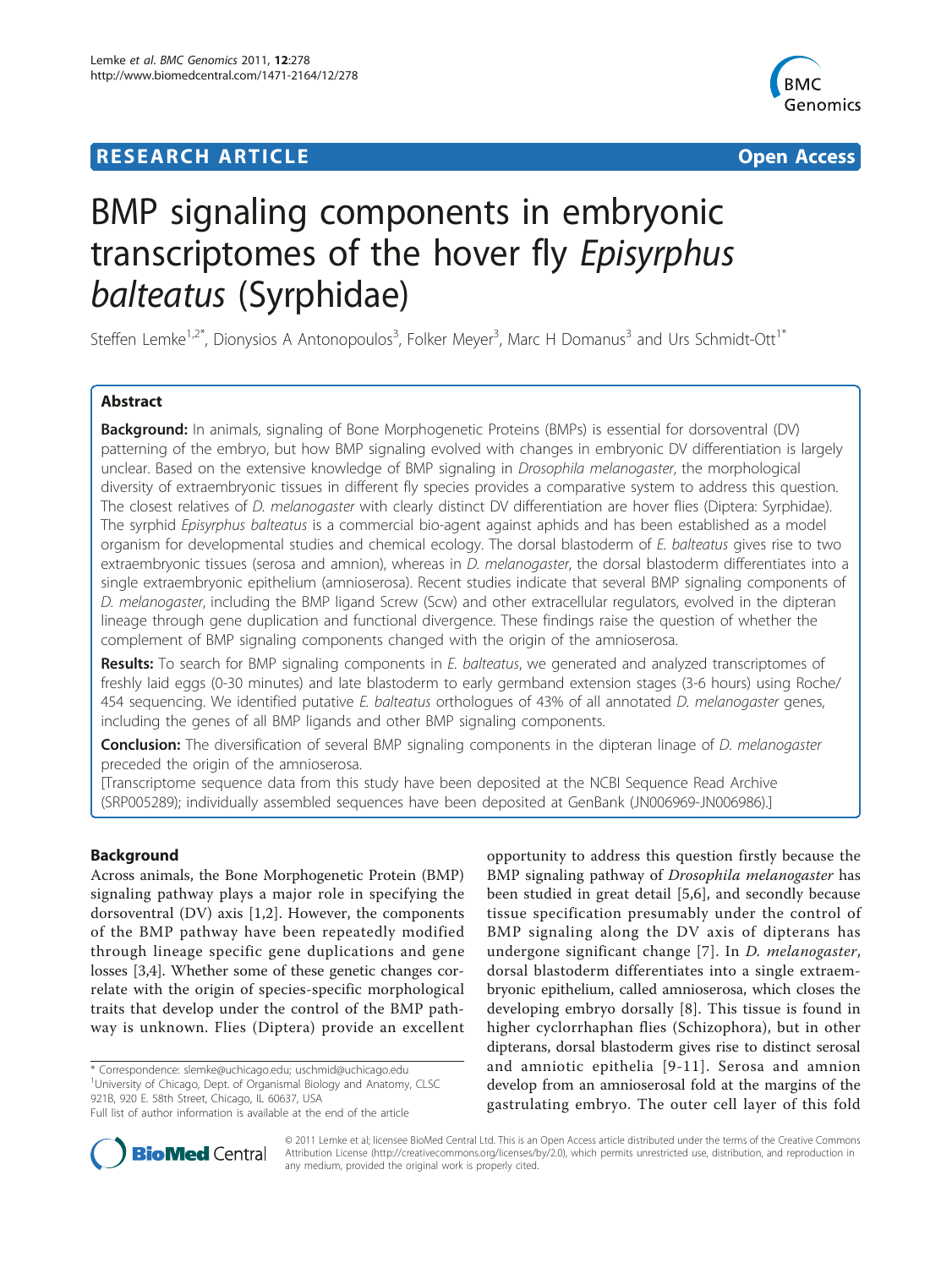becomes the serosa, which closes about the embryo. Its inner cell layer detaches from the serosa but retains continuity with the embryo while closing dorsally (lower cyclorrhaphan flies) or ventrally (non-cyclorrhaphan dipterans). The lower cyclorrhaphan syrphids represent the closest relatives of D. melanogaster that have been shown to develop distinct serosa and amnion tissues [\[9](#page-10-0)]. Therefore, they are of particular interest in efforts to understand how the origin of the amnioserosa as a new morphology is linked to changes in the underlying developmental gene network.

In previous studies we have characterized the role that the homeobox gene zerknüllt (zen) may have played in the origin of amnioserosa development [reviewed in 7]. The transcription factor Zen is regulated by BMP signaling and essential in serosa specification in non-schizophoran insects and amnioserosa specification in D. melanogaster [[9](#page-10-0),[12](#page-10-0)-[14\]](#page-10-0). In lower Cyclorrhapha and more distant relatives of D. melanogaster, zen expression in the serosa is maintained after gastrulation, i. e., when the serosa begins to spread over the embryo [[9\]](#page-10-0), whereas in D. melanogaster zen expression in the amnioserosa is down-regulated immediately after gastrulation [[13](#page-10-0)]. In lower cyclorrhaphan flies, postgastrular down-regulation of zen abrogates serosa development and results in the formation of a single extraembryonic tissue with amniotic gene expression [[15\]](#page-10-0). Thus, the repression of this single transcription factor may account for the morphological tissue reorganization that accompanied the origin of the amnioserosa. However, loss of postgastrular zen expression does not explain, why in lower cyclorrhaphan and non-cyclorrhaphan dipterans the patterning of the dorsal blastoderm results in the specification of two distinct extraembryonic tissues types as opposed to one in schizophoran (i. e. higher cyclorrhaphan) flies such as D. melanogaster.

In D. melanogaster, amnioserosa specification occurs at the dorsal midline and requires peak-levels of BMP activity [[14](#page-10-0),[16\]](#page-10-0), which are provided through the interaction of two extracellular ligands, Dpp and Scw [\[17](#page-10-0)-[19](#page-10-0)]. Both ligands are secreted into the perivitelline space and transported towards the dorsal midline [[17,20](#page-10-0)-[24\]](#page-11-0), where BMP-ligand dimers are released from antagonists to activate a receptor complex and initiate intracellular signaling [[17,20](#page-10-0),[25-27](#page-11-0)]. A cell autonomous autoregulatory loop further increases the BMP signal at the dorsal midline and generates a narrow and sharply delineated domain of BMP peak activity [[20](#page-10-0),[28\]](#page-11-0). Dpp is essential for BMP activity and controls the specification of all tissues that develop under the control of this pathway in the early embryo, including amnioserosa and dorsal ectoderm [[16](#page-10-0),[29\]](#page-11-0). Scw boosts BMP activity along the dorsal midline and is in particular required for amnioserosa specification [[19\]](#page-10-0).

In other dipterans, the molecular mechanisms that specify the amnion and serosa are not known. Expression studies in a mosquito suggest that a tighter expression of the Dpp antagonist short gastrulation (Sog) leads to broader BMP signaling, which in turn may allow for the specification of two versus one extraembryonic tissue type [[11\]](#page-10-0). Additionally, Scw is absent from the genomes of mosquitoes and other insects, and it has been suggested that its origin may correlate with the origin of the amnioserosa [[3\]](#page-10-0). Several other BMP signaling components of *D. melanogaster* resulted from gene duplications that have been mapped to the dipteran lineage, while others - known from the BMP pathways of vertebrates - were lost in the lineage leading to D. melanogaster [[4\]](#page-10-0). Here we use embryonic transcriptome data of the hover fly Episyrphus balteatus (Syrphidae) to address the question of whether evolutionary changes in the complement of BMP signaling components occurred in correlation with the origin of the amnioserosa. Specifically, we found that with the possible exception of one gene-duplication (*crossveinless/shrew*) and one gene loss (DAN), genes encoding known BMP signaling components, including *scw*, are conserved across the schizophoran boundary of the dipteran tree. Thus, most or all of the gains and losses of BMP signaling genes in the dipteran lineage do not correlate with the origin of the amnioserosa, suggesting that the origin of amnioserosa specification was probably achieved by rearranging the interaction of established factors.

## Results and Discussion

#### Putative Orthologues of 6013 E. balteatus Genes

We sequenced the transcriptome of E. balteatus embryos at two successive time points during early embryogenesis: 0-0.5 hrs old embryos to sample pre-blastoderm stages prior to the onset of zygotic transcription ("maternal library"), and 3-6 hrs old embryos to sample blastoderm and gastrulation stages after the onset of zygotic transcription ("zygotic library"). The cDNA libraries that we prepared from these developmental stages were normalized (Additional file [1A,B](#page-10-0)) and sequenced using the 454 GS FLX Titanium platform. Following removal of contaminants (see Material and Methods, Additional file [1C, D](#page-10-0)) reads from both libraries were pooled and assembled using the Newbler Assembler from Roche. Above our chosen cutoff of 100 nt, this assembly yielded a total of 16,950 contigs with an average length of 798 nt (13.5 MB) and 26,862 singletons with an average length of 264 nt (7.1 MB). This data set (20.6 MB total sequence data) was used in subsequent analyses (Figure [1A\)](#page-2-0).

To identify E. balteatus genes, we pooled sequence data from both libraries and performed reciprocal BLAST against annotated genes of *D. melanogaster*. Based on reciprocal hits, we identified putative D. melanogaster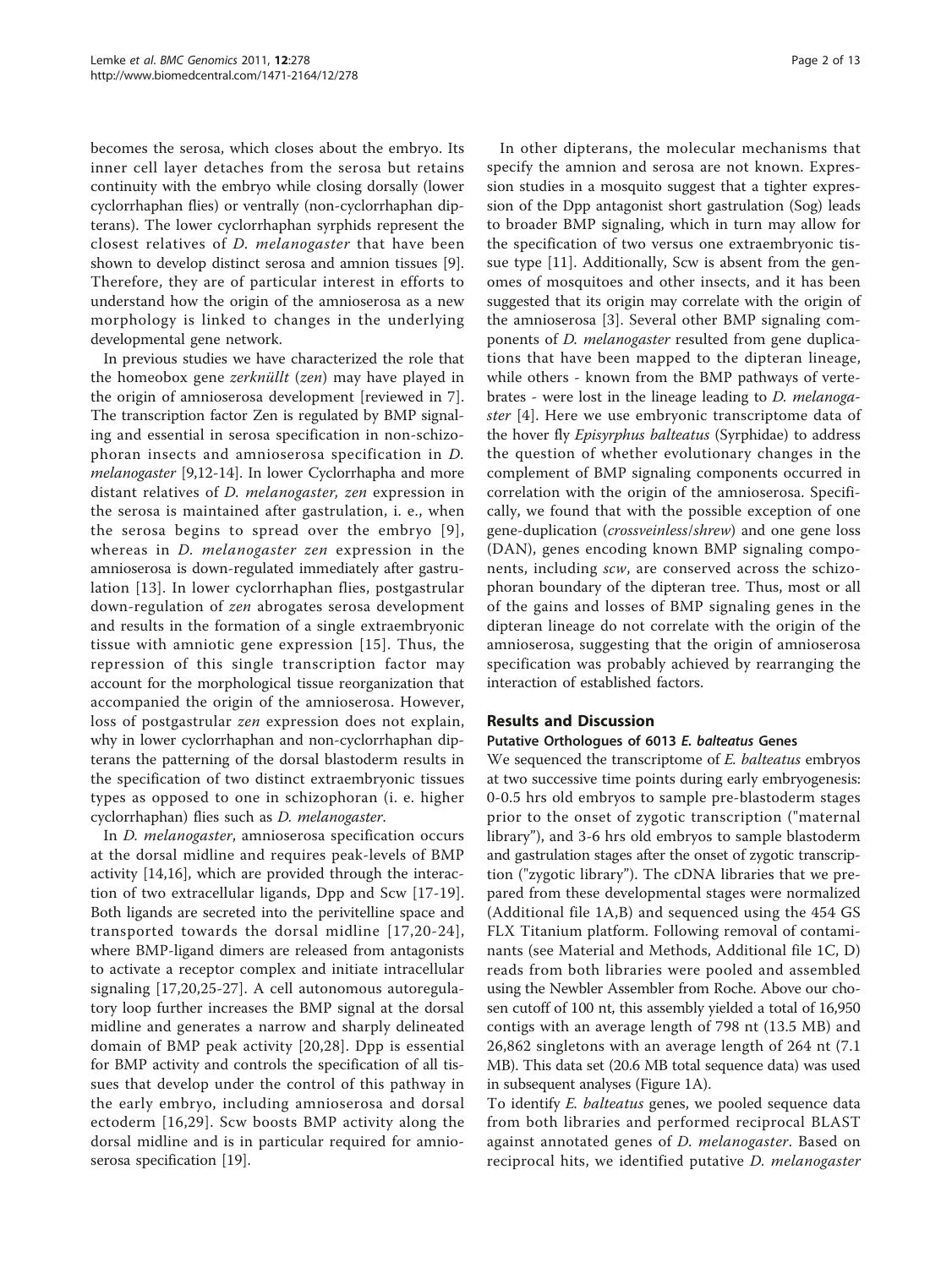<span id="page-2-0"></span>

orthologues of 6013 E. balteatus genes. In total, about 8.1 MB (39%) of the assembled E. balteatus sequence data could be annotated (red line in Figure 1A), corresponding to 43% of annotated D. melanogaster genes. Specifically, we recovered 85% of genes annotated for translational control, over 60% of the genes known to encode gene-specific transcription factors (transcription factor - strict [[30\]](#page-11-0)), 50% of the genes associated with known and putative gene-specific transcription factors (transcription factor - putative [[30](#page-11-0)]), about 50% of genes associated with structural functions (structure) and enzymes, and 30-40% of genes associated with receptor binding, molecular transporters, and signal transduction (transducer) (Figure 1B).

## Assessment of Coverage

To estimate the coverage of developmental genes, we separately mapped the reads from each library back onto all of 14 previously described E. balteatus segmentation genes, which comprise orthologues of bicoid (Eba-bcd), caudal (Eba-cad), nanos (Eba-nos), torso (Eba-tor), orthodenticle (Eba-otd), hunchback (Eba-hb), Krüppel (Eba-Kr), knirps (Eba-kni), giant (Eba-gt), hairy (Eba-h), evenskipped (Eba-eve), zerknüllt (Eba-zen), tailless (Eba-tll), and huckebein (Eba-hkb) [\[9](#page-10-0)[,31](#page-11-0)-[33](#page-11-0)]. The combined maternal and zygotic coverage of all fourteen genes was on average 8.6-fold (Additional file [2\)](#page-10-0), slightly less than the average coverage of the entire assembled transcriptome (~12-fold). However, coverage of 5'UTR sequences (2.0 fold) and 3'UTR sequences (1.6-fold) was considerably lower than the coverage of ORF sequences (12.5-fold). As the CG content of UTRs (20%) was notably lower than the CG content of the ORFs (43%), a systematic bias against AT rich sequences may have been introduced by less efficient annealing of the random hexamer primers during first strand cDNA synthesis. In any case, coverage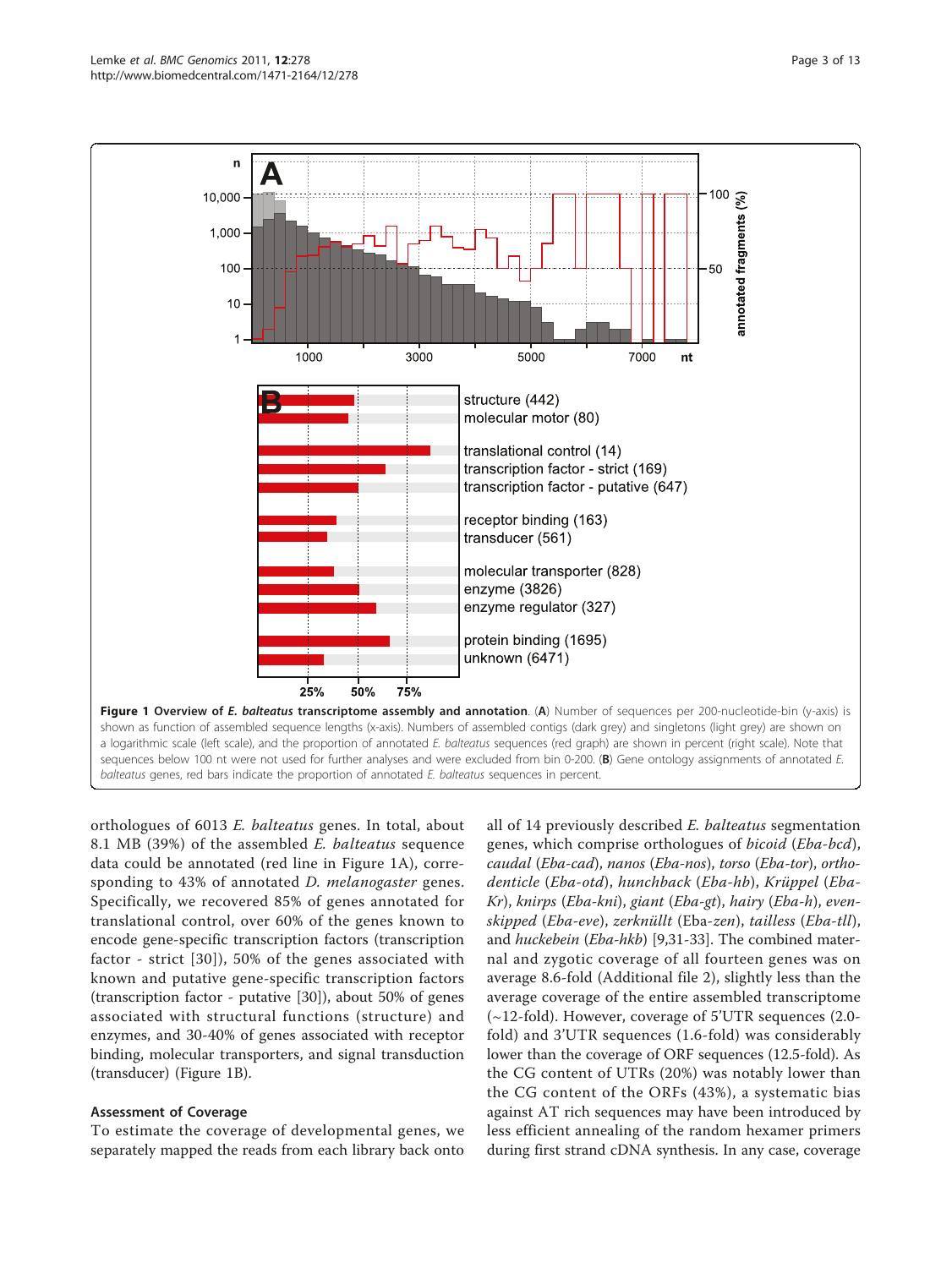of our E. balteatus transcriptome data set was high enough to identify at least fragments of genes known to be active during early embryonic development.

All fourteen genes were represented with at least one read from the zygotic library (blue lines in Figure [2A-N](#page-4-0)), which is consistent with our previous finding that all these genes are expressed in the 3-6 hours time window of embryonic development [\[9](#page-10-0),[31](#page-11-0)-[33\]](#page-11-0). For six of these genes (Eba-bcd, Eba-cad, Eba-nos, Eba-tor, Eba-otd, Eba-hb) we also obtained reads from the maternal library (red lines in Figure [2A-F\)](#page-4-0). Previous and new (Additional file [3A-C](#page-10-0)) in situ hybridization data indicated maternal expression of Eba-bcd, Eba-cad, Eba-nos, Eba-tor and Eba-otd, but not of Eba-hb. Quantitative PCR (qPCR) on non-normalized cDNA suggested an 18-fold increase of Eba-hb expression levels following the onset of zygotic transcription, whereas expression levels both of Eba-otd and Eba-cad increased by about 2-fold (orange bars in Additional file [3D](#page-10-0)). Coverage of these genes in the maternal and zygotic transcriptomes closely reflected our qPCR data (light grey bars in Additional file [3D\)](#page-10-0), suggesting that, despite cDNA normalization, the coverage of these genes remained roughly proportional to their expression levels.

## BMP Signaling Components in the E. balteatus Transcriptome Database

In D. melanogaster, BMP signaling at the dorsal side of the blastoderm is required to specify the amnioserosa as a single extraembryonic tissue (see Background). Based on mosquito data, it has been suggested that in lower dipterans restricted expression of the BMP antagonist Short gastrulation (Sog) may account for an expanded BMP signaling domain in the dorsal blastoderm, which resolves into serosa and amnion territories [[11\]](#page-10-0). Furthermore, it has been suggested that the complement of BMP signaling components changed in the dipteran lineage in parallel with the origin of the amnioserosa [[3\]](#page-10-0). We used our transcriptome database as a tool to test the latter idea by searching for E. balteatus homologues of specific BMP signaling components of D. melanogaster.

Specific BMP signaling components include (1) extracellular ligands, (2) transmembrane receptors, (3) intracellular signal transducers, and (4) extracellular modulators of ligands. The D. melanogaster genome contains a total of three genes encoding BMP ligands: decapentaplegic (dpp) [\[18](#page-10-0)], glass bottom boat (gbb) [\[34](#page-11-0)], and screw (scw) [[19](#page-10-0)]. These are selectively used depending on the developmental context [\[5](#page-10-0)]. In other insects, only homologues of  $dpp$  and  $gbb$  have been found [\[3,4](#page-10-0)]. We identified E. balteatus homologues of all three ligands (Figure [3A](#page-5-0)), indicating that these genes existed prior to the origin of the amnioserosa. Consistent with previous reports [[3,4](#page-10-0)], our gene tree supports a sister

gene relationship between scw and gbb. As expected based on a comprehensive survey of  $TGF-\beta$  signaling components in the beetle Tribolium castaneum [\[4](#page-10-0)], we also identified E. balteatus homologues for each of the D. melanogaster TGF-b receptors Thickveins (Tkv) and Saxophone (Sax) [\[35-38](#page-11-0)], Punt (Put) [[39,40](#page-11-0)], Baboon (Babo) [\[41\]](#page-11-0), and Wishful thinking (Wit) [[42,43\]](#page-11-0), and the SMAD transducers Mothers against Dpp (Mad), Medea, and Smox [[44](#page-11-0)-[48\]](#page-11-0), as well as other TGF-ß signaling components (Figure [3B,C](#page-5-0); Additional file [4](#page-10-0)).

In D. melanogaster, activity of BMP ligands is modulated by Sog [\[22,23](#page-11-0),[26](#page-11-0)], which in turn is regulated by the related metalloproteases Tolloid (Tld) and Tolkin (Tok) [[25,49,50\]](#page-11-0). We identified  $E$ . *balteatus* homologues of sog as well as of tld. While we were not able to identify an orthologue of tok, the presence of a distinct tld orthologue in E. balteatus suggests that the dipteran gene duplication giving rise to tld and tok occurred before the origin of the amnioserosa (Figure [3D\)](#page-5-0). BMP ligand activity in D. melanogaster is additionally modulated by Twisted gastrulation (Tsg) [[51,52](#page-11-0)], Crossveinless (Cv) [[53,54\]](#page-11-0), Shrew (Srw) [[26](#page-11-0),[55](#page-11-0)], as well as the membrane associated factors Crossveinless-2 (Cv-2) [\[56,57\]](#page-11-0), Kekkon 5 (Kek5) [[58](#page-11-0)], Pentagone (Pent) [[59](#page-11-0)] and Larval Translucida (Ltl) [\[60\]](#page-11-0). We identified E. balteatus homologues of cv-2, kek5 (Figure [3E\)](#page-5-0) as well as tsg, cv and an additional cv paralogue, Eba-cv-like (Figure [3F\)](#page-5-0). Previous studies have suggested that tsg, cv, and srw originated by two successive duplications of a  $cv$ -like ancestor in the dipteran lineage [[3\]](#page-10-0). Our gene tree analysis is consistent with this idea, but does not resolve whether *Eba-cv-like* is orthologous to *srw*, or whether it is the product of an independent gene duplication in E. balteatus. We did not identify orthologues of pent and ltl in E. balteatus, but putative orthologues of both genes are present in the genome of T. castaneum (data not shown). Thus, all currently known modulators of BMP ligand activity in D. melanogaster may have existed prior to the origin of the amnioserosa.

Putative orthologues of the vertebrate BMP ligands BMP10 [[61\]](#page-11-0) and Anti-Dorsalizing Morphogenetic Protein (ADMP) [[62](#page-12-0)-[64\]](#page-12-0), as well as the vertebrate BMP inhibitors BAMBI [[65\]](#page-12-0), DAN and Gremlin [[66\]](#page-12-0) have been found in beetles and/or wasps but not in D. mela-nogaster [\[4\]](#page-10-0). Among these, we were able to identify a putative orthologue of DAN in E. balteatus (Figure [3G](#page-5-0)). The loss of this gene may correlate with the origin of the amnioserosa. However, the function of DAN in insects remains unknown and its potential role in BMP signaling is therefore speculative.

# Differences in maternal expression of BMP signaling components in D. melanogaster and E. balteatus

Based on our finding that coverage levels of segmentation genes in the two sequenced transcriptomes were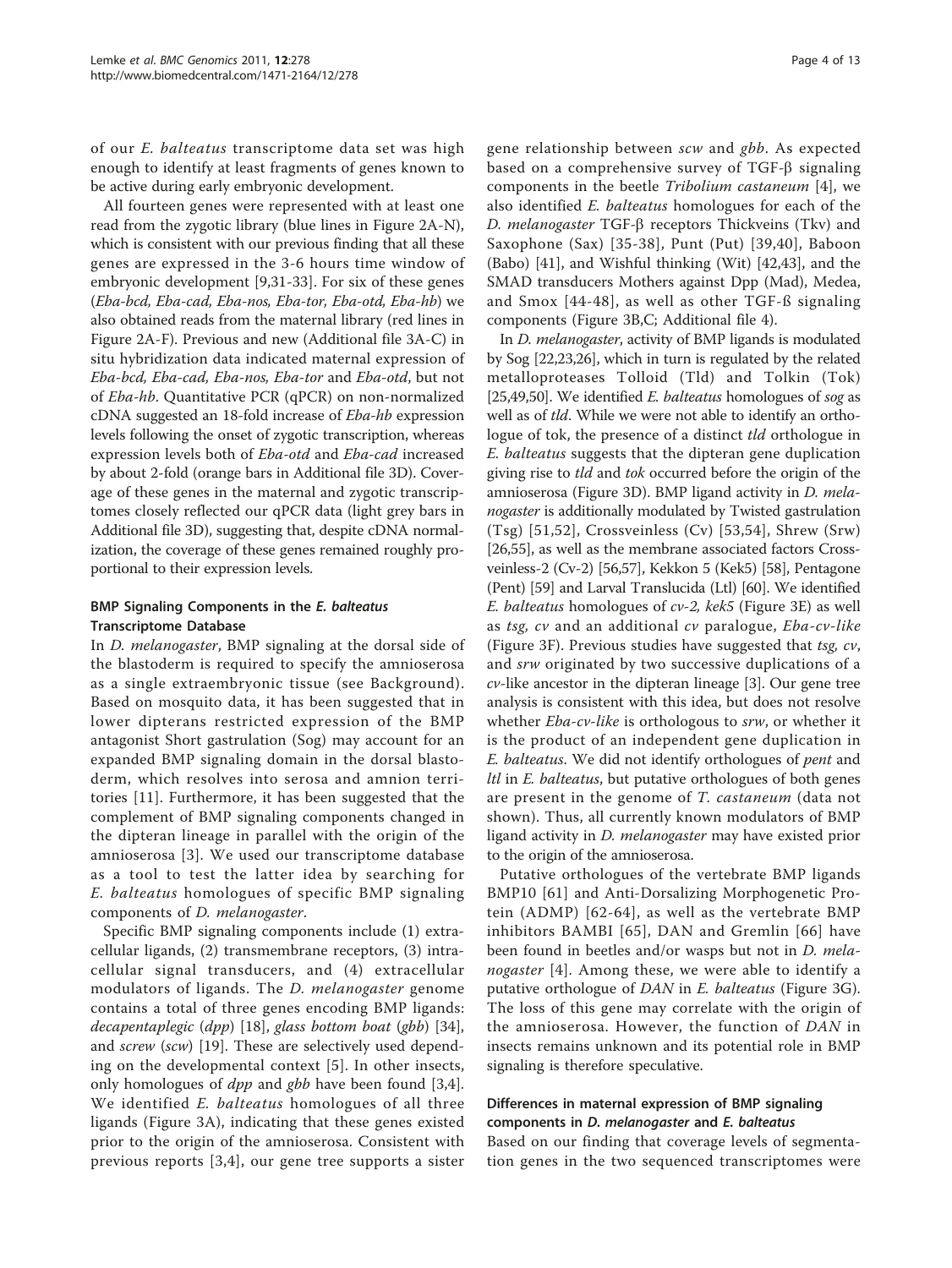Figure 2 Coverage of previously identified E. balteatus developmental genes. (A) Eba-bcd (GenBank accession: [HM044914\)](http://www.ncbi.nlm.nih.gov/pubmed/044914?dopt=Abstract), (B) Eba-cad [\(FJ387230](http://www.ncbi.nlm.nih.gov/pubmed/387230?dopt=Abstract)), (C) Eba-nos ([FJ387226](http://www.ncbi.nlm.nih.gov/pubmed/387226?dopt=Abstract)), (D) Eba-tor [\(HM044920](http://www.ncbi.nlm.nih.gov/pubmed/044920?dopt=Abstract)), (E) Eba-otd ([FJ387225](http://www.ncbi.nlm.nih.gov/pubmed/387225?dopt=Abstract)), (F) Eba-hb [\(FJ387229\)](http://www.ncbi.nlm.nih.gov/pubmed/387229?dopt=Abstract), (G) Eba-Kr [\(HM044918](http://www.ncbi.nlm.nih.gov/pubmed/044918?dopt=Abstract)), (H) Eba-kni ([HM044916\)](http://www.ncbi.nlm.nih.gov/pubmed/044916?dopt=Abstract), (I) Eba-gt [\(HM044915](http://www.ncbi.nlm.nih.gov/pubmed/044915?dopt=Abstract)), (J) Eba-h ([AY645032](http://www.ncbi.nlm.nih.gov/pubmed/645032?dopt=Abstract)), (K) Eba-eve ([AY645031](http://www.ncbi.nlm.nih.gov/pubmed/645031?dopt=Abstract)), (L) Eba-zen ([DQ323932\)](http://www.ncbi.nlm.nih.gov/pubmed/323932?dopt=Abstract), (M) Eba-kkb ([HM067828](http://www.ncbi.nlm.nih.gov/pubmed/067828?dopt=Abstract)), and (N) Eba-tll ([HM044919](http://www.ncbi.nlm.nih.gov/pubmed/044919?dopt=Abstract)). Coverage (i.e., number of reads) is shown as function of nucleotide position in cDNA (x-axis; ORF in grey). Coverage in the maternal cDNA pool (0-0.5 hrs) is labeled in red, coverage in the zygotic cDNA pool (3-6 hrs) is labeled in blue. Average coverage is indicated by dotted horizontal lines. Fold-changes in coverage levels from maternal to zygotic pool are given in green (increase) or red (decrease) numbers. A listing of coverage values detailing ORF and UTR is given in Additional file [2.](#page-10-0) Scale bars (top right of panel) are 500 nt.

<span id="page-4-0"></span>50 호<br>40 호<br>eg B  $\overline{\mathsf{A}}$ Eba-bcd

 $+1.2$ 

Eba-cad

 $+2.4$ 

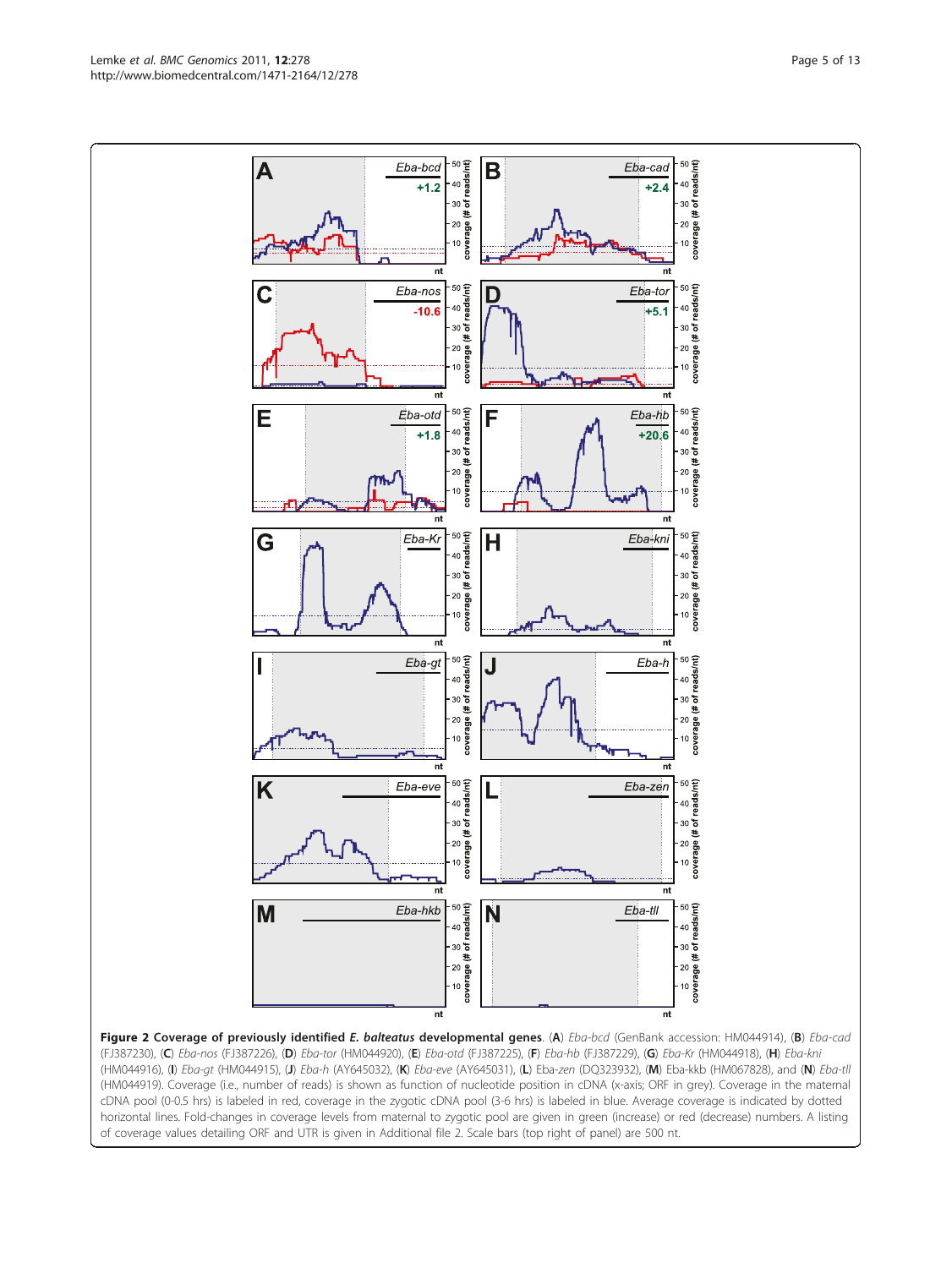<span id="page-5-0"></span>

Figure 3 Orthologies of BMP signaling components based on maximum likelihood gene trees using predicted amino acid sequences. (A) TGFß ligands (substitution model DCMut+i+g+g); (B) TGFb type I and type II receptors (substitution model WAG+i+g+f); (C) SMAD family (substitution model LG+g+f); (D) Metalloproteases related to Tld and Tok (substitution model Dayhoff+g+f); (E) Kekkon family (substitution model LG+i+g+f); (F) Crossveinless family (substitution model Dayhoff+i+g+f); (G) DAN family (substitution model Dayhoff+i+g+f); scale bars indicate estimated changes/position. BeetleBase (T. castaneum) and GenBank accession numbers (all others): (A) Act (Activin-ß; [NM\\_143685\)](http://www.ncbi.nlm.nih.gov/pubmed/143685?dopt=Abstract), Tca Act ([TC015806](http://www.ncbi.nlm.nih.gov/pubmed/015806?dopt=Abstract)), Tca BMP10 ([TC006506\)](http://www.ncbi.nlm.nih.gov/pubmed/006506?dopt=Abstract), Daw (dawdle; [NM\\_078737](http://www.ncbi.nlm.nih.gov/pubmed/078737?dopt=Abstract)), Tca Daw ([TC04297\)](http://www.ncbi.nlm.nih.gov/pubmed/04297?dopt=Abstract), Dpp (decapentaplegic; [NM\\_057963](http://www.ncbi.nlm.nih.gov/pubmed/057963?dopt=Abstract)), Eba Dpp ([JN006972](http://www.ncbi.nlm.nih.gov/pubmed/006972?dopt=Abstract)), Tca Dpp ([TC008466\)](http://www.ncbi.nlm.nih.gov/pubmed/008466?dopt=Abstract), Gbb (glass bottom boat; [NM\\_057992](http://www.ncbi.nlm.nih.gov/pubmed/057992?dopt=Abstract)), Eba Gbb [\(JN006973](http://www.ncbi.nlm.nih.gov/pubmed/006973?dopt=Abstract)), Tca Gbb1 ([TC014017](http://www.ncbi.nlm.nih.gov/pubmed/014017?dopt=Abstract)), Tca Gbb2 ([TC014018\)](http://www.ncbi.nlm.nih.gov/pubmed/014018?dopt=Abstract), Mav (maverick; [NM\\_079887.2](http://www.ncbi.nlm.nih.gov/pubmed/079887.2?dopt=Abstract)), Tca Mav [\(TC004299](http://www.ncbi.nlm.nih.gov/pubmed/004299?dopt=Abstract)), Myo (myoglianin; [NM\\_166786](http://www.ncbi.nlm.nih.gov/pubmed/166786?dopt=Abstract)) Tca Myo [\(TC015805](http://www.ncbi.nlm.nih.gov/pubmed/015805?dopt=Abstract)), Scw (screw; [NM\\_080124.4\)](http://www.ncbi.nlm.nih.gov/pubmed/080124.4?dopt=Abstract), Eba Scw ([JN006978](http://www.ncbi.nlm.nih.gov/pubmed/006978?dopt=Abstract)); (B) Babo (baboon; [NM\\_057652\)](http://www.ncbi.nlm.nih.gov/pubmed/057652?dopt=Abstract), Eba Babo ([JN006969](http://www.ncbi.nlm.nih.gov/pubmed/006969?dopt=Abstract)), Tca Babo [\(TC003240](http://www.ncbi.nlm.nih.gov/pubmed/003240?dopt=Abstract)), Put (punt; NM\_169591), Eba Put [\(JN006976\)](http://www.ncbi.nlm.nih.gov/pubmed/006976?dopt=Abstract), Tca Put [\(TC011357](http://www.ncbi.nlm.nih.gov/pubmed/011357?dopt=Abstract)), Sax (saxophone; NM\_078928), Eba Sax [\(JN006977](http://www.ncbi.nlm.nih.gov/pubmed/006977?dopt=Abstract)), Tca Sax ([TC015984\)](http://www.ncbi.nlm.nih.gov/pubmed/015984?dopt=Abstract), Tkv (thickveins; [NM\\_175975](http://www.ncbi.nlm.nih.gov/pubmed/175975?dopt=Abstract)), Eba Tkv ([JN006980](http://www.ncbi.nlm.nih.gov/pubmed/006980?dopt=Abstract)), Tca Tkv ([TC006474\)](http://www.ncbi.nlm.nih.gov/pubmed/006474?dopt=Abstract), Wit (wishful thinking; [NM\\_079953\)](http://www.ncbi.nlm.nih.gov/pubmed/079953?dopt=Abstract), Eba Wit [\(JN006986](http://www.ncbi.nlm.nih.gov/pubmed/006986?dopt=Abstract)), Tca Wit ([TC009314\)](http://www.ncbi.nlm.nih.gov/pubmed/009314?dopt=Abstract); (C) Mad (mothers against dpp; [NM\\_057669\)](http://www.ncbi.nlm.nih.gov/pubmed/057669?dopt=Abstract), Eba Mad ([JN006974](http://www.ncbi.nlm.nih.gov/pubmed/006974?dopt=Abstract)), Tca Mad ([TC014924\)](http://www.ncbi.nlm.nih.gov/pubmed/014924?dopt=Abstract), Med (Medea; [NM\\_079871](http://www.ncbi.nlm.nih.gov/pubmed/079871?dopt=Abstract)), Eba Med [\(JN006975](http://www.ncbi.nlm.nih.gov/pubmed/006975?dopt=Abstract)), Tca Med [\(TC010848](http://www.ncbi.nlm.nih.gov/pubmed/010848?dopt=Abstract)), Smox (smad on X; [NM\\_078524](http://www.ncbi.nlm.nih.gov/pubmed/078524?dopt=Abstract)), Eba Smox ([JN006979](http://www.ncbi.nlm.nih.gov/pubmed/006979?dopt=Abstract)), Tca Smox ([TC010162\)](http://www.ncbi.nlm.nih.gov/pubmed/010162?dopt=Abstract); (D) Tld (tolloid; [NM\\_079763](http://www.ncbi.nlm.nih.gov/pubmed/079763?dopt=Abstract)), Eba Tld ([JN006985](http://www.ncbi.nlm.nih.gov/pubmed/006985?dopt=Abstract)), Tok (tolkin; [NM\\_057531\)](http://www.ncbi.nlm.nih.gov/pubmed/057531?dopt=Abstract), Tca Tok ([TC011197\)](http://www.ncbi.nlm.nih.gov/pubmed/011197?dopt=Abstract); (E) Kek1 (kekkon-1; [NM\\_078835\)](http://www.ncbi.nlm.nih.gov/pubmed/078835?dopt=Abstract), Kek2 ([NM\\_078827\)](http://www.ncbi.nlm.nih.gov/pubmed/078827?dopt=Abstract), Tca Kek2 [\(TC007053](http://www.ncbi.nlm.nih.gov/pubmed/007053?dopt=Abstract)), Tca Kek2' ([TC008448\)](http://www.ncbi.nlm.nih.gov/pubmed/008448?dopt=Abstract), Eba Kek2 [\(JN006983](http://www.ncbi.nlm.nih.gov/pubmed/006983?dopt=Abstract)), Kek3 ([NM\\_078851\)](http://www.ncbi.nlm.nih.gov/pubmed/078851?dopt=Abstract), Tca Kek3 ([TC007226](http://www.ncbi.nlm.nih.gov/pubmed/007226?dopt=Abstract)), Kek4 ([NM\\_135771](http://www.ncbi.nlm.nih.gov/pubmed/135771?dopt=Abstract)), Tca Kek4 ([TC007110\)](http://www.ncbi.nlm.nih.gov/pubmed/007110?dopt=Abstract), Tca Kek4' [\(TC008070](http://www.ncbi.nlm.nih.gov/pubmed/008070?dopt=Abstract)), Kek5 ([NM\\_133154\)](http://www.ncbi.nlm.nih.gov/pubmed/133154?dopt=Abstract), Eba Kek5 [\(JN006984](http://www.ncbi.nlm.nih.gov/pubmed/006984?dopt=Abstract)); (F) Cv (crossveinless; [NM\\_080525\)](http://www.ncbi.nlm.nih.gov/pubmed/080525?dopt=Abstract), Eba Cv ([JN006982\)](http://www.ncbi.nlm.nih.gov/pubmed/006982?dopt=Abstract), Eba Cv-like [\(JN006970](http://www.ncbi.nlm.nih.gov/pubmed/006970?dopt=Abstract)), Srw (shrew; [NM\\_139629](http://www.ncbi.nlm.nih.gov/pubmed/139629?dopt=Abstract)), Tsg (twisted gastrulation; [NM\\_078580](http://www.ncbi.nlm.nih.gov/pubmed/078580?dopt=Abstract)), Eba Tsg ([JN006981\)](http://www.ncbi.nlm.nih.gov/pubmed/006981?dopt=Abstract), Tca Tsg [\(TC003620](http://www.ncbi.nlm.nih.gov/pubmed/003620?dopt=Abstract)); (G) Mmu Cerberus (Mus musculus; [NM\\_009887\)](http://www.ncbi.nlm.nih.gov/pubmed/009887?dopt=Abstract), Mmu Dante ([NM\\_201227](http://www.ncbi.nlm.nih.gov/pubmed/201227?dopt=Abstract)), Mmu Gremlin [\(NM\\_011824](http://www.ncbi.nlm.nih.gov/pubmed/011824?dopt=Abstract)), Tca Gremlin [\(TC007044](http://www.ncbi.nlm.nih.gov/pubmed/007044?dopt=Abstract)), Eba DAN ([JN006971\)](http://www.ncbi.nlm.nih.gov/pubmed/006971?dopt=Abstract), Mmu DAN ([NM\\_008675.2\)](http://www.ncbi.nlm.nih.gov/pubmed/008675.2?dopt=Abstract), Tca DAN ([TC014861\)](http://www.ncbi.nlm.nih.gov/pubmed/014861?dopt=Abstract).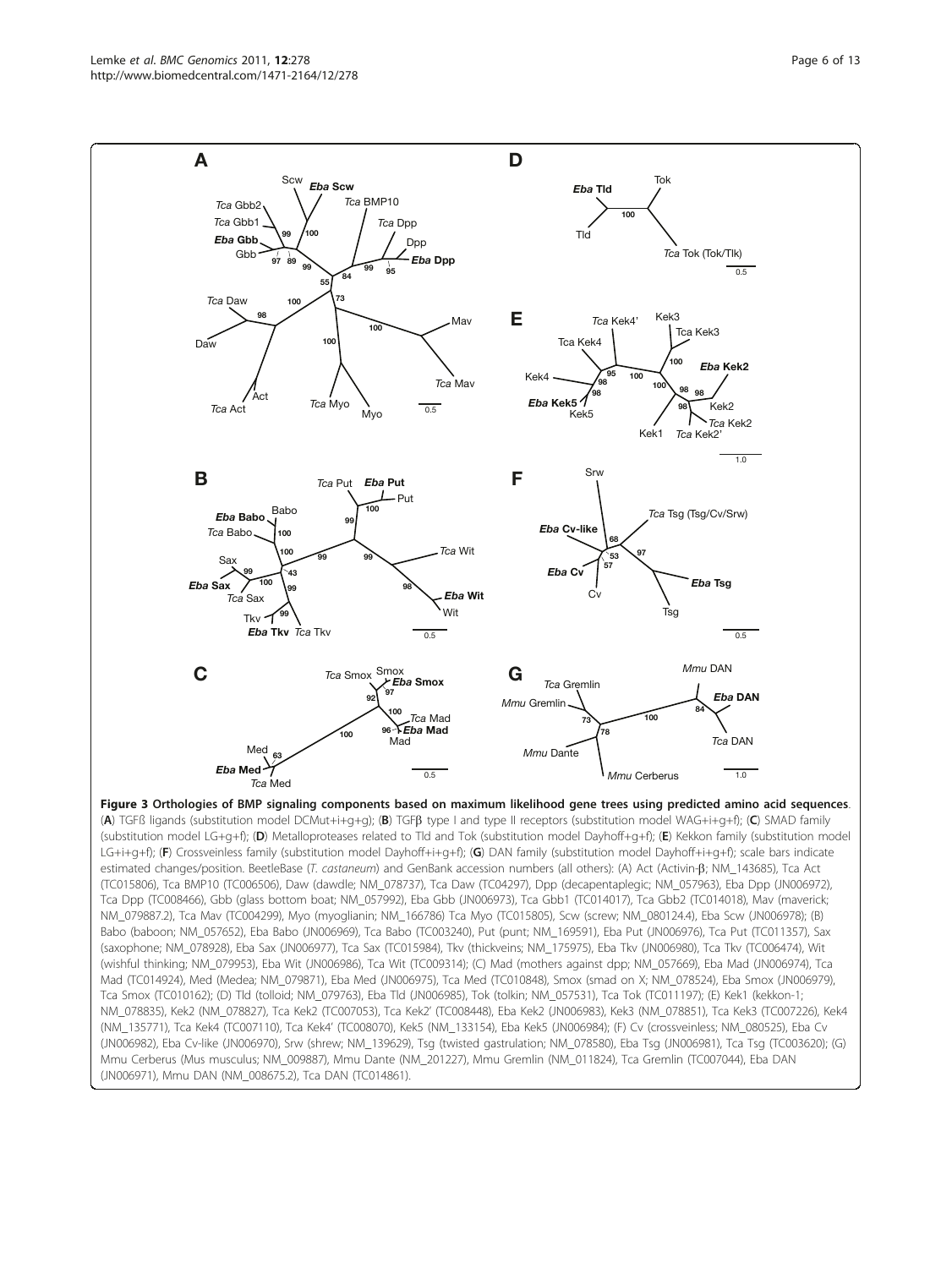roughly proportional to their expected expression levels (see above; Additional file [3D\)](#page-10-0), we decided to globally compare maternal gene expression between E. balteatus and D. melanogaster. For this purpose, we approximated the maternal expression profiles of all annotated E. balteatus genes based on their coverage in the maternal transcriptome and compared them to maternal expression profiles of their *D. melanogaster* orthologues. Maternal coverage levels of all annotated E. balteatus genes were corrected for sequence lengths and sequencing depth (see Methods) and plotted against coverage levels of their D. melanogaster orthologues, which were estimated from available SOLiD total RNA sequencing data of 0-2 hour old embryos (i.e. stages when the zygotic transcriptome is still essentially silent) [\[67\]](#page-12-0) (Figure [4\)](#page-7-0). Coverage levels derived from the non-normalized D. melanogaster transcriptome spread by 5.5 orders of magnitude, while those of the normalized E. balteatus transcriptome spread by 3.6 orders of magnitude. A reduced breadth in coverage levels of E. balteatus genes was expected due to the normalization protocol. The coverage levels of the maternal genes nanos, bicoid, torso, and *caudal* were higher than 1 in the transcriptome of D. melanogaster and E. balteatus. In contrast, the zygotic genes huckebein, even skipped, giant, hairy, knirps, tailless, Krüppel, and zerknüllt showed coverage levels lower than 1 in both species (Figure [4A\)](#page-7-0). Notably, the scatter plot correctly revealed the expression differences of hunchback (maternally expressed in D. melanogaster but not in E. balteatus) and orthodenticle (maternally expressed in E. balteatus but not in D. melanogaster). When restricting the data set to BMP components (Figure [4B](#page-7-0)) or transcription factors (Figure [4C\)](#page-7-0), we readily identified additional candidate maternal expression differences in both gene groups. For example, the data suggest maternal expression of crossveinless-2 or kekkon-5 in E. balteatus but not in D. melanogaster, which might reflect different interactions of BMP signaling molecules and regulators in both species during early embryonic development.

# Conclusions

Comprising orthologous sequences of nearly half (43%) of all annotated *D. melanogaster* genes, the newly generated transcriptome data of E. balteatus provide a convenient tool to identify putative orthologues of conserved insect genes. Here we used the transcriptome data of E. balteatus to show that the novel dipteran BMP ligand Scw and other BMP signaling components of *D. mela*nogaster existed prior to the origin of the amnioserosa (Figure [5](#page-8-0)). These findings suggest that the origin of amnioserosa development was accompanied by subtle changes in the expression of conserved BMP signaling components, rather than on the origin or loss of individual genes. Modification of the BMP pathway is expected to be constrained due to its multiple functions in development. However, the duplicated genes (gbb and scw; tld and tok; cv, tsg and srw) may have relaxed these constraints, because BMP activity could now be provided by non-identical sets of genes in early (blastoderm) and later developmental stages. We suspect that increasing the role of *scw*, tld, tsg and *srw* in early (blastoderm) development at the expense of  $gbb$ , tok and  $cv$ facilitated genetic accommodation of early DV patterning following the origin of the amnioserosa. Conversely, the entire complement of the duplicated BMP signaling genes might still be required for early DV patterning in lower cyclorrhaphan flies such as E. balteatus.

# **Methods**

# Preparation of Transcriptome Library

Total RNA was prepared by homogenizing embryos in Trizol (Inivtrogen), treated with DNaseI, and enriched for polyA containing transcripts using the Oligotex kit (Qiagen). First-strand cDNA was synthesized from approximately 1 μg of mRNA. Annealing of random hexamer primers (15 mM) was at 25°C for 10 minutes, cDNA was synthesized at 50°C for 1 hour and followed by inactivation of the reverse transcriptase (Superscript, Invitrogen) at 85°C for 5 minutes. Second-strand cDNA was synthesized using the first strand reaction with Klenow DNA Polymerase at 15°C for 1.5 hours, and terminated by the addition of 0.5 M EDTA, pH 8. cDNA was purified using the QIAquick MinElute Reaction Cleanup Kit (Qiagen). cDNA ends were filled in ("polished") using a mix of Klenow DNA polymerase and T4 polynucleotide kinase with dNTPs at 20°C for 30 minutes, after which the reactions were purified again using the QIAquick MinElute Reaction Clean-up Kit. "A" overhangs were created by incubating polished cDNA with 0.2 mM dATP 0.3 U/μl Klenow exo- at 37°C for 30 minutes. cDNA was purified using the QIAquick MinElute Reaction Clean-up Kit (Qiagen), ligated with a mix of AdaptorA and AdaptorB using T4 DNA ligase, and purified again. Adaptors were generated by annealing equimolar amounts of complementary oligos in 2x TNE buffer (20 mM Tris-Cl, pH 8, 0.2 mM EDTA, pH 8, 100 mM NaCl). Oligo sequences for both adaptors were adapted from 454 Sequencing Technical Bulletin No. 004-2009, ordered from Integrated DNA Technologies and HPLC purified. Amplification of the library was performed in triplicate using Platinum Taq DNA polymerase HiFi with AdapterA and AdapterB primers. AdapterA FW and AdapterB FW primers. Pooled volumes of the library were purified using the QIAquick MinElute Reaction Clean-up Kit.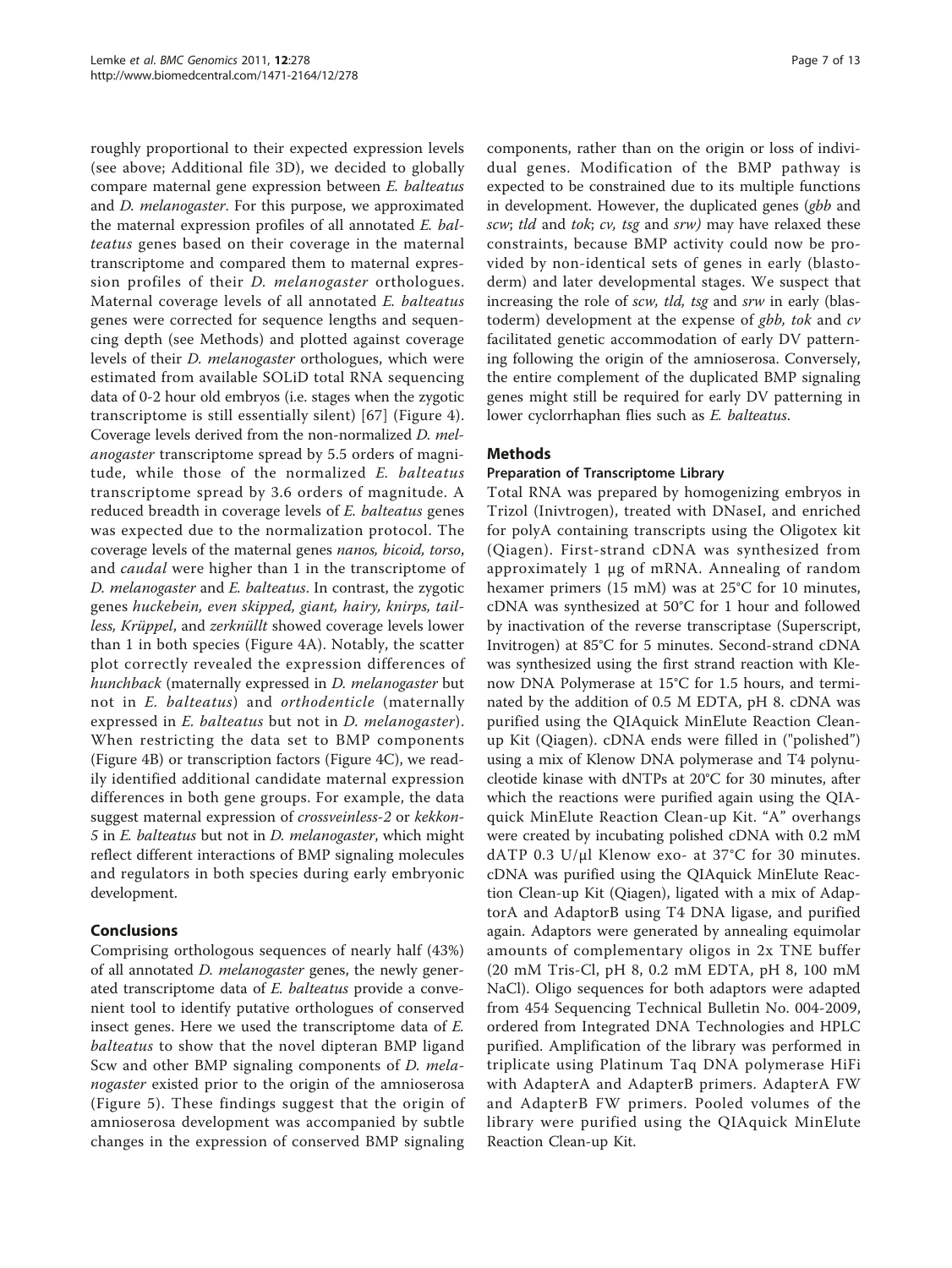Figure 4 Coverage of maternal E. balteatus genes in comparison with transcriptome data from 0-2 hours old D. melanogaster embryos. (A) Scatter plot of orthologous genes for which we determined expression levels in E. balteatus (using 454 data from 0-0.5 hrs old embryos) and D. melanogaster (using RNAseq data from 0-2 hrs old embryos) on a log2 scale. The 14 previously identified E. balteatus genes are circled in red (if their D. melanogaster orthologues are known to have a maternal effect) or in blue (if their D. melanogaster orthologues are thought to lack a maternal effect). Asterisks demark genes that have been manually annotated. Genes not detected at the indicated developmental stage in one of the two species are plotted outside the scale (grey area). ( $B, C$ ) Same as in (A) but limited to 15 identified genes encoding BMP signaling components (B) or 89 genes of gene specific transcription factors (C, list of genes based on flyTF, see Material and Methods). Genes that might lack significant maternal expression in one of the two species are indicated. Our analysis suggests that the zygotic D. melanogaster genes crossveinless-2, kekkon-5, doublesex, abdominal-A, vrille and Optix are expressed maternally in E. balteatus, while the maternal D. melanogaster transcription factor BEAF-32 may lack significant maternal expression in E. balteatus.

<span id="page-7-0"></span>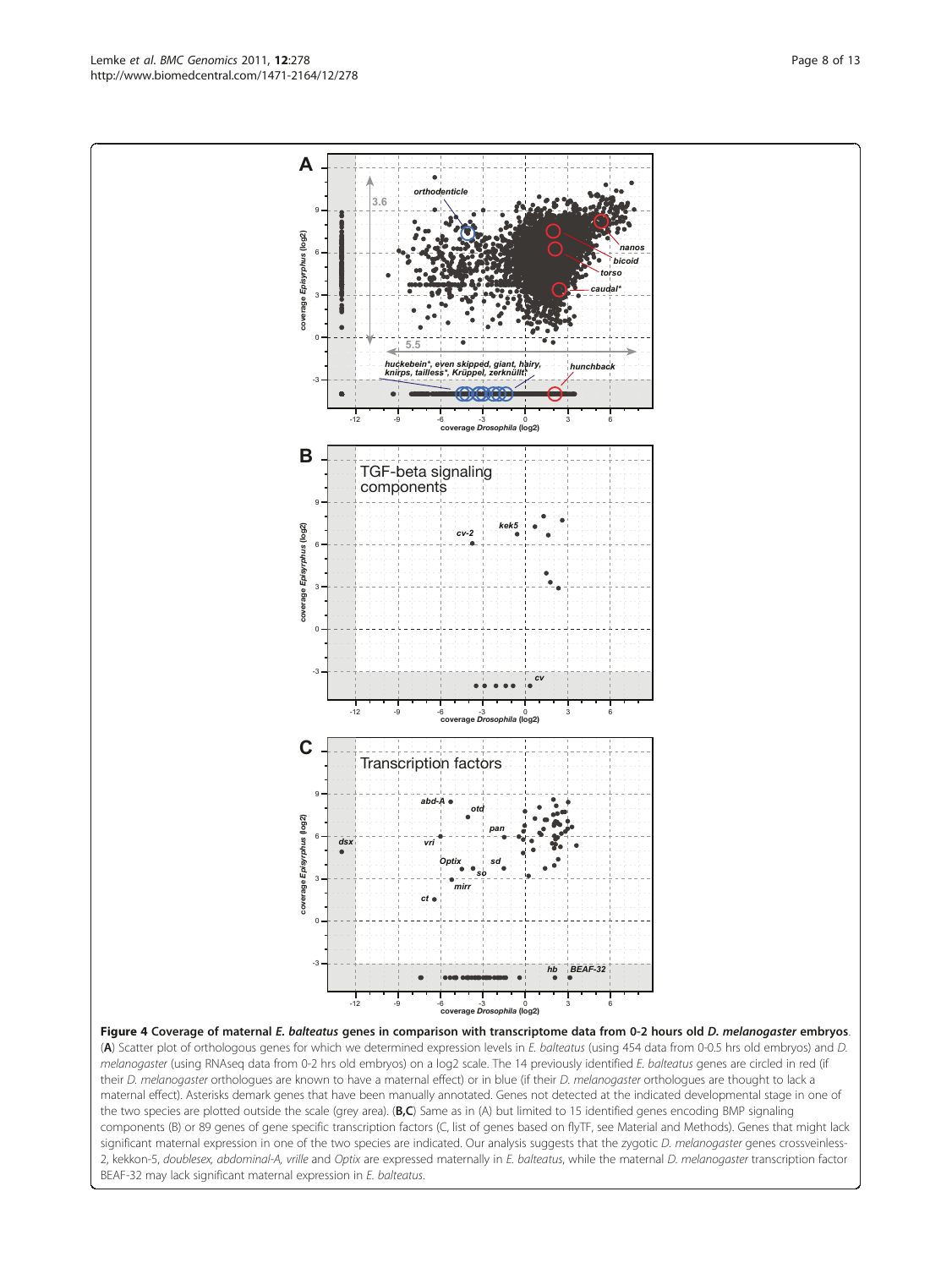<span id="page-8-0"></span>

## Library Normalization and Fragment Size Selection

Libraries were normalized using the TRIMMER DIRECT cDNA Normalization Kit (Evrogen) and were carried out essentially as described in the user manual. Briefly, 400 ng of each library were suspended in hybridization buffer and split into four tubes. Following 5 hr incubation at 68°C, the aliquots were treated either with 4 units, 2 units, 1 unit, or no duplex-specific nuclease (DSN). After DSN digestion, the normalized cDNA libraries were amplified by PCR. Optimal amplification within the exponential phase of the PCR was determined visually after electrophoresing different amplification runs of the non-DSN treated sample, after which all aliquots were amplified by a total of 20 cycles. The normalization efficiency was assessed by quantitative PCR (qPCR) of hunchback (Eba-hb, 5'-CTCAGCCC-GAATCCAAAT/5'-GGTTGTGGGAGTTGATGTTG, amplicon 137 bp), caudal (Eba-cad, 5'-GAAAGAAT ACTGCACCTCCC/5'-GTCGTTCCGATAGTTGAAGC, amplicon 79 bp), and alpha-tubulin as reference (Ebatub, 5'-TGAGGCTCGTGAGGATTT/5'-TCACCATCT CCAGAATCCA, amplicon 71 bp). Primer efficiency was estimated from a standard curve using five different template concentrations (12.5-200 ng); all analyses were run simultaneously in triplicates. For both libraries, the normalization with 4 units DSN were chosen for sequencing. Based on optimal cycle numbers for amplification and degree of normalization, these libraries were size fractionated using agarose gel electrophoresis, excising fragments at roughly 500 bp, and then purifying them using the MinElute Gel Extraction Kit (Qiagen) prior to sequencing.

# 454 Sequencing

Transcriptome library sequencing was performed on the Roche/454 Life Sciences GS-FLX platform at the Institute for Genomics and Systems Biology's (IGSB) High-Throughput Genome Analysis Core (HGAC) at Argonne National Laboratory according to the Roche

GS-FLX XLR70 Titanium emPCR and amplicon sequencing protocols. Each transcriptome library was sequenced on one region of a two region GS-FLX gasket using Roche GS-FLX XLR70 titanium sequencing reagents. An emPCR titration was initially performed on each library to determine the proper bead:library copy ratio that yielded optimal clonal bead percent enrichment to be used in the final bulk XLR70 emPCR reaction.

# Sequence Assembly

Sequencing raw data was processed with gsRunProcessor (software release 2.0.00.20) using standard quality filtering and trimming as defined by the default settings. We obtained 417,735 reads with a mean length of 243 nt for the maternal time point and 406,580 reads with a mean length of 278 nt for the zygotic time point, totaling 214.6 MB of sequence data. This raw data set was contaminated with sequences of the pea aphid Acyrthosiphon pisum, because E. balteatus requires aphids for egg deposition, and embryos were collected in batch from leaves heavily infested with aphids. For subsequent analyses, we removed all reads that matched published A. pisum sequences (mRNA + genomic, NCBI, 2009-07- 13) [[68\]](#page-12-0) with 95% or higher identity. Removal of A. pisum sequences reduced the total sequence data by about 26% to 158.1 MB and the number of reads from each library by about 22%, resulting in 325,200 reads from the maternal library with a mean read length of 228 nt, and 311,906 reads from the zygotic library with a mean read length of 269 nt. The distribution of read lengths displayed two peaks, one at about 400 nt (360 nt for reads from the zygotic library) and one at less than 100 nt (Additional file [1C,D\)](#page-10-0). The peak at 400 nt corresponded to the expected mean length using the Titanium chemistry. The peak slightly below 100 nt presumably resulted from our cDNA preparation protocol, which had not yet been optimized for the Titanium chemistry at the time of library preparation and lacked, for example, any additional size exclusion steps following gel electrophoreses.

All reads have been deposited as the E. balteatus transcriptome at the NCBI Sequence Read Archive (SRA, SRP005289). Assembly was based on combined SFF sequence files of the maternal and zygotic libraries using Newbler Assembler (software release 2.3). Newbler parameters were default except: minimal identity of 90% in overlaps (-mi 90), overlaps to be at least 30 nt in length (-ml 30), minimal length of contigs to be 100 nt (-l 100). Newbler was run as cDNA assembly (-cdna), which includes processing of contigs that are found to be variants of the same transcript into distinct isotigs. From a total of 637,080 reads, 544,776 reads (85.5%) were assembled (fully assembled reads: 432,160 reads,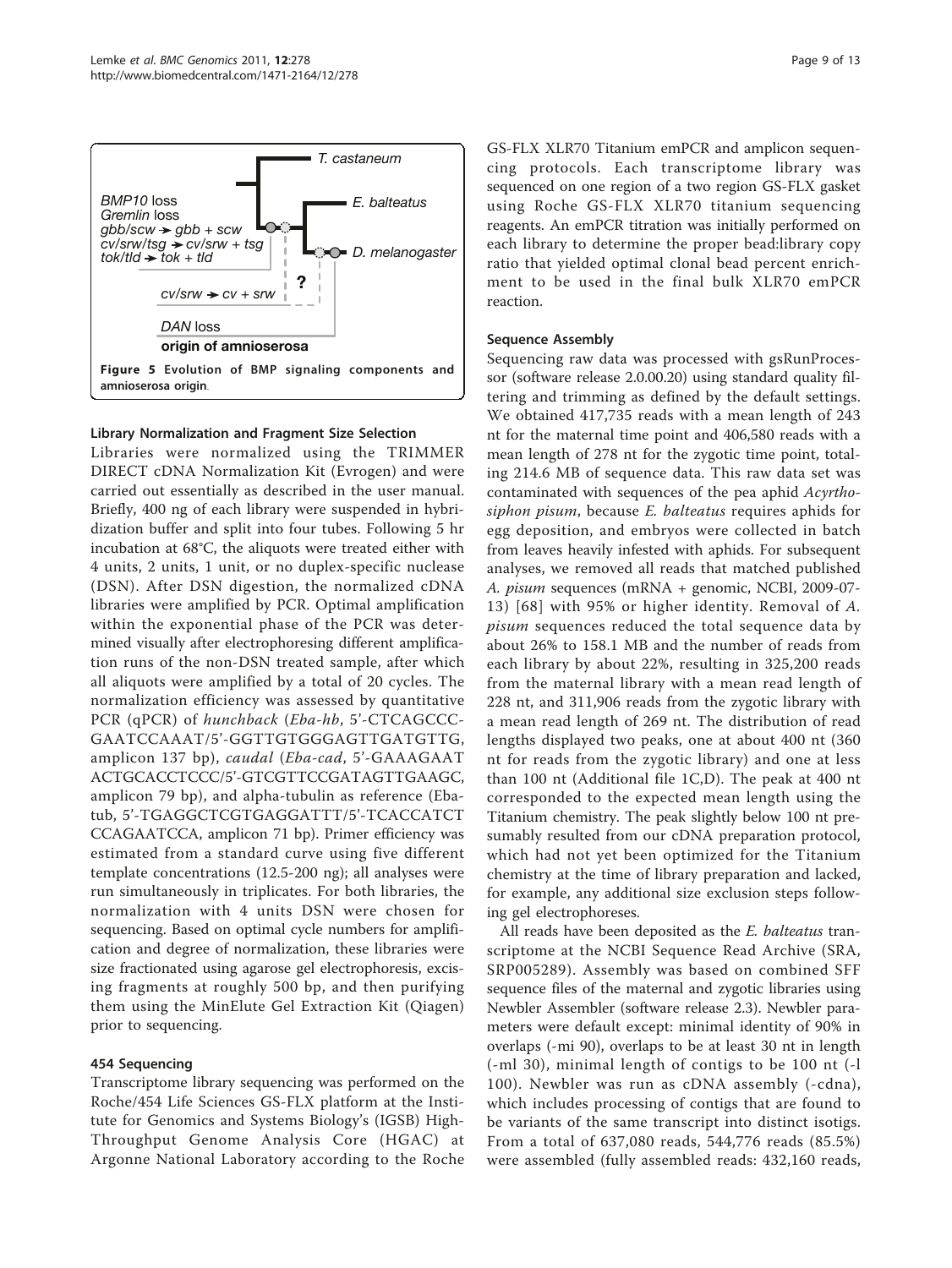67.8%; partially assembled reads: 112,616 reads, 17.7%). The remaining reads were singletons (56,625 reads; 8.9%) or excluded as either originating from repeat regions (221 reads; 0.03%), outliers (23,060 reads; 3.6%), or too short (< 50 base pairs: 12,398 reads; 1.9%) (see Additional file [4](#page-10-0) for comparison with Newbler 2.5.3).

## Sequence Annotation

Reported isotigs (12,296; 12.9 MB) and singletons of at least 100 nt length (26,862; 7.1 MB; identified from 454ReadStatus.txt) were combined, and reciprocal BLAST searches of the *E. balteatus* transcriptome were carried out against the translated transcriptome of D. melanogaster (dmel-all-translation-r5.29.faa, flybase.org) using blastx (E. balteatus query against D. melanogaster database) and tblastn (D. melanogaster query against E. balteatus database). Annotation was performed with an e-value threshold of 10 to screen for all putative orthologues ("no cutoff") and with an e-value threshold of 1e-10 to obtain a conservative list of high confidence orthologues ("1e-10") (see Additional file [5](#page-10-0) for comparison of annotation based on assemblies with Newbler 2.3 and Newbler 2.5.3). Reciprocal hits of E. balteatus with D. melanogaster were assigned with the same flybase D. melanogaster CG identifiers. Gene ontology terms were assigned based on the current *D. melanogaster* gene ontology, with the exception of 'transcription factor strict' and 'transcription factor - putative', which were based on a curated list of genes of known and putative gene specific transcription factors [\[30\]](#page-11-0).

## Sequence Coverage

To determine coverage levels for individual published E. balteatus genes, associated reads of the maternal and zygotic library sequences were identified by BLAST search (blastn) and assembled with the published sequence using CAP3 with standard parameters [[69\]](#page-12-0). Coverage levels were then calculated for each nucleotide position of the published gene sequences. Fold-coverage in the maternal library was used to approximate maternal expression levels of all annotated E. balteatus genes. The assembled *E. balteatus* transcriptome (isotigs and singletons) was blasted against all maternal reads (blastn). Coverage of annotated transcripts was then calculated from all reads that matched with at least 95% identity and over the length of at least 50 nt. To approximate levels of gene expression, coverage of each gene was divided by its sequence length and the total RNAseq data of the maternal library (74 MB). Fold-coverage in the 0-2 hr time point of the *D. melanogaster* development transcriptome was used to approximate maternal expression levels of D. melanogaster genes [\[67](#page-12-0)]. Expression data of D. melanogaster genes in 0-2 hrs old embryos was downloaded from modEncode as coverage

data mapped onto the entire genome (BC1\_plus.wig, BC1\_minus.wig). Expression of gene transcripts was retrieved from this genomic map by extracting coverage information of all exons for each annotated gene (BDGP/ dm3). To account for potentially mis-annotated exonintron structures of computationally predicted genes, gene expression was approximated by the coverage of the most strongly expressed exon longer than 500 nt, or by the coverage of the most strongly expressed transcript variant, whichever was higher. To approximate levels of gene expression, coverage of each gene was divided by its sequence length and the total RNAseq data of the 0-2 hr time point (3.4 GB, SRP001696).

#### Gene Discovery of BMP Signaling Components

A list of D. melanogaster and Tribolium castaneum BMP signaling compounds was matched against assembled and unassembled E. balteatus transcriptome data (tblastn, e-value of 0.001). Identified E. balteatus sequences were assembled in Sequencher, assemblies were manually corrected for ORF frame shifts by alignment with *D. melanogaster* protein sequence, and sequence orthology was confirmed by reciprocal blast against a D. melanogaster database. To exhaustively search for putative duplicates specific to the E. balteatus lineage, blast searches were repeated using lower cut-offs (increasingly higher e-values) until all newly identified and assembled E. balteatus reads matched a clearly nonorthologous sequence in available insect protein databases. All T. castaneum sequences were retrieved from BeetleBase [\(ftp://bioinformatics.ksu.edu/pub/BeetleBase/](ftp://bioinformatics.ksu.edu/pub/BeetleBase/latest/Sequences/Tribolium_Official_Gene_Sequences/mRNA.fa) [latest/Sequences/Tribolium\\_Official\\_Gene\\_Sequences/](ftp://bioinformatics.ksu.edu/pub/BeetleBase/latest/Sequences/Tribolium_Official_Gene_Sequences/mRNA.fa) [mRNA.fa\)](ftp://bioinformatics.ksu.edu/pub/BeetleBase/latest/Sequences/Tribolium_Official_Gene_Sequences/mRNA.fa).

### Phylogenetic Gene Trees

Protein alignments were created using the Clustal algorithm with standard parameters (MegAlign). When more than half of the aligned sequences carried a gap at a given position, these positions were removed from the alignment. The amino acid substitution model was estimated using AIC in ProtTest [[70](#page-12-0)]; maximum likelihood trees were calculated using PhyML [\[71\]](#page-12-0). Bootstrap values were based on 1000 replicas. Trees were plotted with drawtree (Phylip package) [[72](#page-12-0)] and the newick-utils package [[73](#page-12-0)].

Custom scripts (Perl, R) were used to automate blast searches and evaluation, calculate E. balteatus and D. melanogaster gene coverage, and prune sequence alignments. Scripts are available on request. Plots were prepared with gnuplot and finished with Freehand. Assembly, blast searches, and bootstrap analysis were computed on the computer cluster of the Department of Ecology & Evolution at the

University of Chicago ([http://biocomputing.uchicago.](http://biocomputing.uchicago.edu) [edu\)](http://biocomputing.uchicago.edu).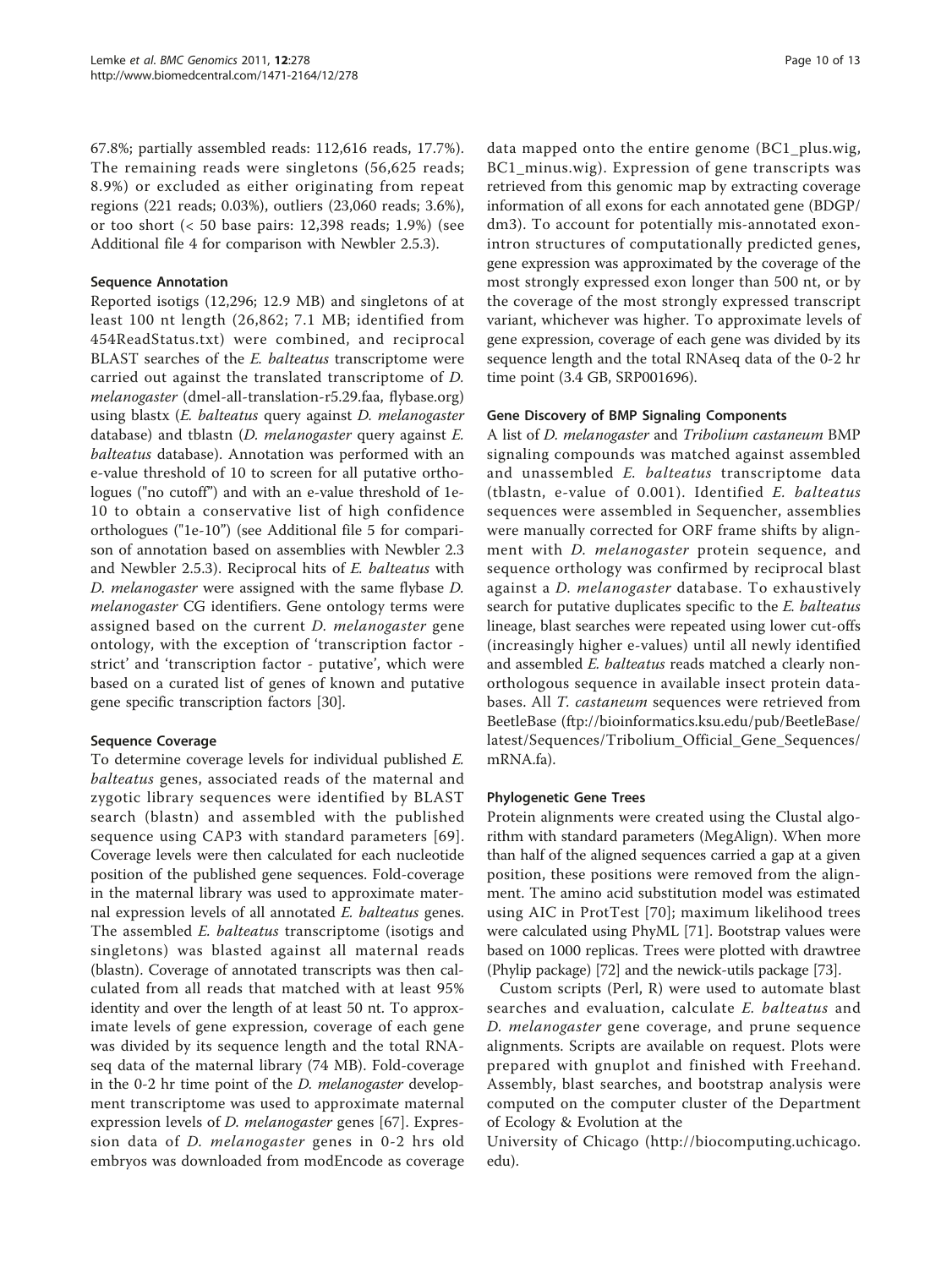## <span id="page-10-0"></span>Additional material

#### [Additional file 1: N](http://www.biomedcentral.com/content/supplementary/1471-2164-12-278-S1.PDF)ormalization and 454 sequencing of

transcriptome libraries. (A) Normalization of library of 0-0.5 hrs old embryos. (B) Normalization of library of 3-6 hrs old embryos. Normalization was assessed by quantitative PCR. Shown are transcript levels of E. balteatus alpha tubulin (Eba-tub) relative to E. balteatus orthologues of hunchback (Eba-hb) and caudal (Eba-cad). Bar heights indicate transcript levels, colors indicate levels in the non-normalized cDNA library (blue), and after normalization with 1 unit DSN (red), 2 units DSN (orange), and 4 units DSN (yellow). (C) Distribution of read lengths of library from 0-0.5 hrs old embryos. (D) Distribution of read lengths of library from 3-6 hrs old embryos. Read length (x-axis) is shown as a function of number of reads (y-axis) before (grey graph) and after removal of pea aphid sequence contaminations (black graph).

#### [Additional file 2: C](http://www.biomedcentral.com/content/supplementary/1471-2164-12-278-S2.PDF)overage of previously identified E. balteatus embryonic patterning genes in the libraries of 0-0.5 hrs old embryos (maternal) and 3-6 hrs old embryos (zygotic).

[Additional file 3: E](http://www.biomedcentral.com/content/supplementary/1471-2164-12-278-S3.PDF)xpression of Eba-otd in ovarian follicles and early embryos. (A-C) Eba-otd in situ hybridizations of ovarian follicles (A,B) and an early embryo (C). Anterior is left, dorsal is up. (D) Increase of zygotic expression levels relative to maternal expression levels measured for Ebaotd, Eba-cad, and Eba-hb using qPCR (orange bars) and transcriptome coverage (grey bars). qPCR data are based on the average of two independent PCRs, each of which run in triplicate. Bars indicate variance between samples.

[Additional file 4: S](http://www.biomedcentral.com/content/supplementary/1471-2164-12-278-S4.PDF)chematic overview of TGF- $\beta$  signaling in D.  $melanogaster$ . TGF- $\beta$  ligands bind as dimers to a transmembrane receptor complex, which activates signal transducing protein that translocates to the nucleus to regulate gene activity (modified after [[74\]](#page-12-0)). Components of the BMP signaling cascade are shown in red, components of the Activin- $\beta$  signaling cascade in blue, shared components in purple. In the case of generalized BMP signaling, extraecellular ligands (Dpp, Scw, Gbb) are regulated by BMP antagonists Sog and Tsg/Cv/Srw(?), and metalloprotease activity of Tld/Tok, which cleaves Sog and frees BMP. Additional BMP specific regulators are transmembrane protein CV-2, which directly binds BMPs, and membrane associated protein Kek5. Active BMPs signal through the receptor complex composed of Tkv, Sax and Put, which phophorylates Mad. Phophorylated Mad recruits Medea and translocates to the nucleus. For abbreviations, see legend to Figure 3.

[Additional file 5: C](http://www.biomedcentral.com/content/supplementary/1471-2164-12-278-S5.PDF)omparison of sequence annotation following de novo transcriptome assemblies produced by Newbler v2.3 and Newbler v2.5.3. During manuscript preparation, a new version of Newbler became available (v2.5). To address the concern of a potential underperformance of Newbler v2.3 in the case of our data set, we repeated the assembly and annotation with the latest available Newbler assembler (v2.5.3) and compared the results to the assembly with Newbler v2.3. We found the total number of assembled bases with Newbler v2.5.3 (10.5 Mb) decreased by almost 20% when compared with the number of assembled bases with Newbler v2.3 (12.9 Mb), suggesting that for our dataset Newbler v2.5.3 performed with more stringent assembly conditions. The observed differences did not affect our identification of BMP signaling components in E. balteatus as these genes were all identified by Blast and subsequent manual assembly.

#### Acknowledgements

We thank Lucien Jarymowycz, IT systems manager in the Department of Organismal Biology at the University of Chicago, for his professional help. Funding was provided by NSF grants 0719445 and 0840687 to U. S.-O.

#### Author details

<sup>1</sup>University of Chicago, Dept. of Organismal Biology and Anatomy, CLSC 921B, 920 E. 58th Street, Chicago, IL 60637, USA. <sup>2</sup>Current Address: University of Heidelberg, Centre for Organismal Studies, Im Neuenheimer Feld 230, 69120 Heidelberg, Germany. <sup>3</sup>Argonne National Laboratory, Institute for Genomics & Systems Biology, 9700 S. Cass Avenue, Argonne, IL 60439, USA.

#### Authors' contributions

SL designed the research, performed the bioinformatic analyses and wrote the manuscript. DAA prepared the cDNA libraries for 454 sequencing, FM and MHD performed 454 sequencing. USO designed the research, analyzed the data, wrote the manuscript and obtained funding. All authors read and approved the final manuscript.

#### Received: 28 January 2011 Accepted: 31 May 2011 Published: 31 May 2011

#### References

- 1. Niehrs C: [On growth and form: a Cartesian coordinate system of Wnt](http://www.ncbi.nlm.nih.gov/pubmed/20179091?dopt=Abstract) [and BMP signaling specifies bilaterian body axes.](http://www.ncbi.nlm.nih.gov/pubmed/20179091?dopt=Abstract) Development 2010, 137(6):845-857.
- De Robertis EM: Spemann'[s organizer and the self-regulation of](http://www.ncbi.nlm.nih.gov/pubmed/19733655?dopt=Abstract) [embryonic fields.](http://www.ncbi.nlm.nih.gov/pubmed/19733655?dopt=Abstract) Mech Dev 2009, 126(11-12):925-941.
- 3. Fritsch C, Lanfear R, Ray RP: [Rapid evolution of a novel signalling](http://www.ncbi.nlm.nih.gov/pubmed/21086136?dopt=Abstract) [mechanism by concerted duplication and divergence of a BMP ligand](http://www.ncbi.nlm.nih.gov/pubmed/21086136?dopt=Abstract) [and its extracellular modulators.](http://www.ncbi.nlm.nih.gov/pubmed/21086136?dopt=Abstract) Dev Genes Evol 2010, 220(9- 10):235-250.
- Van der Zee M, da Fonseca RN, Roth S: [TGFbeta signaling in](http://www.ncbi.nlm.nih.gov/pubmed/18392881?dopt=Abstract) Tribolium: [vertebrate-like components in a beetle.](http://www.ncbi.nlm.nih.gov/pubmed/18392881?dopt=Abstract) Dev Genes Evol 2008, 218(3- 4):203-213.
- 5. O'Connor MB, Umulis D, Othmer HG, Blair SS: [Shaping BMP morphogen](http://www.ncbi.nlm.nih.gov/pubmed/16368928?dopt=Abstract) gradients in the Drosophila [embryo and pupal wing.](http://www.ncbi.nlm.nih.gov/pubmed/16368928?dopt=Abstract) Development 2006, 133(2):183-193.
- 6. Umulis D, O'Connor MB, Blair SS: [The extracellular regulation of bone](http://www.ncbi.nlm.nih.gov/pubmed/19855014?dopt=Abstract) [morphogenetic protein signaling.](http://www.ncbi.nlm.nih.gov/pubmed/19855014?dopt=Abstract) Development 2009, 136(22):3715-3728.
- 7. Schmidt-Ott U, Rafiqi AM, Lemke S: Hox3/zen [and the Evolution of](http://www.ncbi.nlm.nih.gov/pubmed/21626505?dopt=Abstract) [Extraembryonic Epithelia in Insects.](http://www.ncbi.nlm.nih.gov/pubmed/21626505?dopt=Abstract) In Hox Genes' Studies from the 20th to the 21st Century. Edited by: Deutsch J. Austin, TX: Landes Biosciences; 2010:.
- 8. Campos-Ortega J, Hartenstein V: The embryonic development of Drosophila melanogaster. Berlin, Heidelberg, New York: Springer Verlag;, 2 1997.
- 9. Rafiqi AM, Lemke S, Ferguson S, Stauber M, Schmidt-Ott U: [Evolutionary](http://www.ncbi.nlm.nih.gov/pubmed/18172205?dopt=Abstract) [origin of the amnioserosa in cyclorrhaphan flies correlates with spatial](http://www.ncbi.nlm.nih.gov/pubmed/18172205?dopt=Abstract) [and temporal expression changes of](http://www.ncbi.nlm.nih.gov/pubmed/18172205?dopt=Abstract) zen. Proc Natl Acad Sci USA 2008, 105(1):234-239.
- 10. Goltsev Y, Rezende G, Vranizan K, Lanzaro G, Valle D, Levine M: [Developmental and evolutionary basis for drought tolerance of the](http://www.ncbi.nlm.nih.gov/pubmed/19298808?dopt=Abstract) [Anopheles gambiae](http://www.ncbi.nlm.nih.gov/pubmed/19298808?dopt=Abstract) embryo. Dev Biol 2009, 330:462-470.
- 11. Goltsev Y, Fuse N, Frasch M, Zinzen RP, Lanzaro G, Levine M: [Evolution of](http://www.ncbi.nlm.nih.gov/pubmed/17522157?dopt=Abstract) [the dorsal-ventral patterning network in the mosquito,](http://www.ncbi.nlm.nih.gov/pubmed/17522157?dopt=Abstract) Anopheles [gambiae](http://www.ncbi.nlm.nih.gov/pubmed/17522157?dopt=Abstract). Development 2007, 134(13):2415-2424.
- 12. van der Zee M, Berns N, Roth S: [Distinct functions of the](http://www.ncbi.nlm.nih.gov/pubmed/15823534?dopt=Abstract) Tribolium zerknüllt [genes in serosa specification and dorsal closure.](http://www.ncbi.nlm.nih.gov/pubmed/15823534?dopt=Abstract) Curr Biol 2005, 15:624-636.
- 13. Rushlow C, Levine M: Role of the zerknüllt [gene in dorsal-ventral pattern](http://www.ncbi.nlm.nih.gov/pubmed/2112301?dopt=Abstract) [formation in](http://www.ncbi.nlm.nih.gov/pubmed/2112301?dopt=Abstract) Drosophila. Adv Genet 1990, 27:277-307.
- 14. Ray RP, Arora K, Nüsslein-Volhard C, Gelbart WM: [The control of cell fate](http://www.ncbi.nlm.nih.gov/pubmed/1765005?dopt=Abstract) [along the dorsal-ventral axis of the](http://www.ncbi.nlm.nih.gov/pubmed/1765005?dopt=Abstract) Drosophila embryo. Development 1991, 113(1):35-54.
- 15. Rafiqi AM, Lemke S, Schmidt-Ott U: [Postgastrular](http://www.ncbi.nlm.nih.gov/pubmed/20144604?dopt=Abstract) zen expression is [required to develop distinct amniotic and serosal epithelia in the scuttle](http://www.ncbi.nlm.nih.gov/pubmed/20144604?dopt=Abstract) fly [Megaselia](http://www.ncbi.nlm.nih.gov/pubmed/20144604?dopt=Abstract). Dev Biol 2010, 341(1):282-90.
- 16. Ferguson EL, Anderson KV: [Decapentaplegic acts as a morphogen to](http://www.ncbi.nlm.nih.gov/pubmed/1423606?dopt=Abstract) [organize dorsal-ventral pattern in the](http://www.ncbi.nlm.nih.gov/pubmed/1423606?dopt=Abstract) Drosophila embryo. Cell 1992, 71(3):451-461.
- 17. Shimmi O, Umulis D, Othmer H, O'Connor MB: [Facilitated transport of a](http://www.ncbi.nlm.nih.gov/pubmed/15797386?dopt=Abstract) [Dpp/Scw heterodimer by Sog/Tsg leads to robust patterning of the](http://www.ncbi.nlm.nih.gov/pubmed/15797386?dopt=Abstract) Drosophila [blastoderm embryo.](http://www.ncbi.nlm.nih.gov/pubmed/15797386?dopt=Abstract) Cell 2005, 120(6):873-886.
- 18. Padgett RW, St Johnston RD, Gelbart WM: [A transcript from a](http://www.ncbi.nlm.nih.gov/pubmed/3467201?dopt=Abstract) Drosophila [pattern gene predicts a protein homologous to the transforming](http://www.ncbi.nlm.nih.gov/pubmed/3467201?dopt=Abstract) [growth factor-beta family.](http://www.ncbi.nlm.nih.gov/pubmed/3467201?dopt=Abstract) Nature 1987, 325(6099):81-84.
- 19. Arora K, Levine MS, O'Connor MB: The screw [gene encodes a ubiquitously](http://www.ncbi.nlm.nih.gov/pubmed/7958918?dopt=Abstract) [expressed member of the TGF-beta family required for specification of](http://www.ncbi.nlm.nih.gov/pubmed/7958918?dopt=Abstract) [dorsal cell fates in the](http://www.ncbi.nlm.nih.gov/pubmed/7958918?dopt=Abstract) Drosophila embryo. Genes Dev 1994, 8(21):2588-2601.
- 20. Wang YC, Ferguson EL: [Spatial bistability of Dpp-receptor interactions](http://www.ncbi.nlm.nih.gov/pubmed/15759004?dopt=Abstract) during Drosophila [dorsal-ventral patterning.](http://www.ncbi.nlm.nih.gov/pubmed/15759004?dopt=Abstract) Nature 2005, 434(7030):229-234.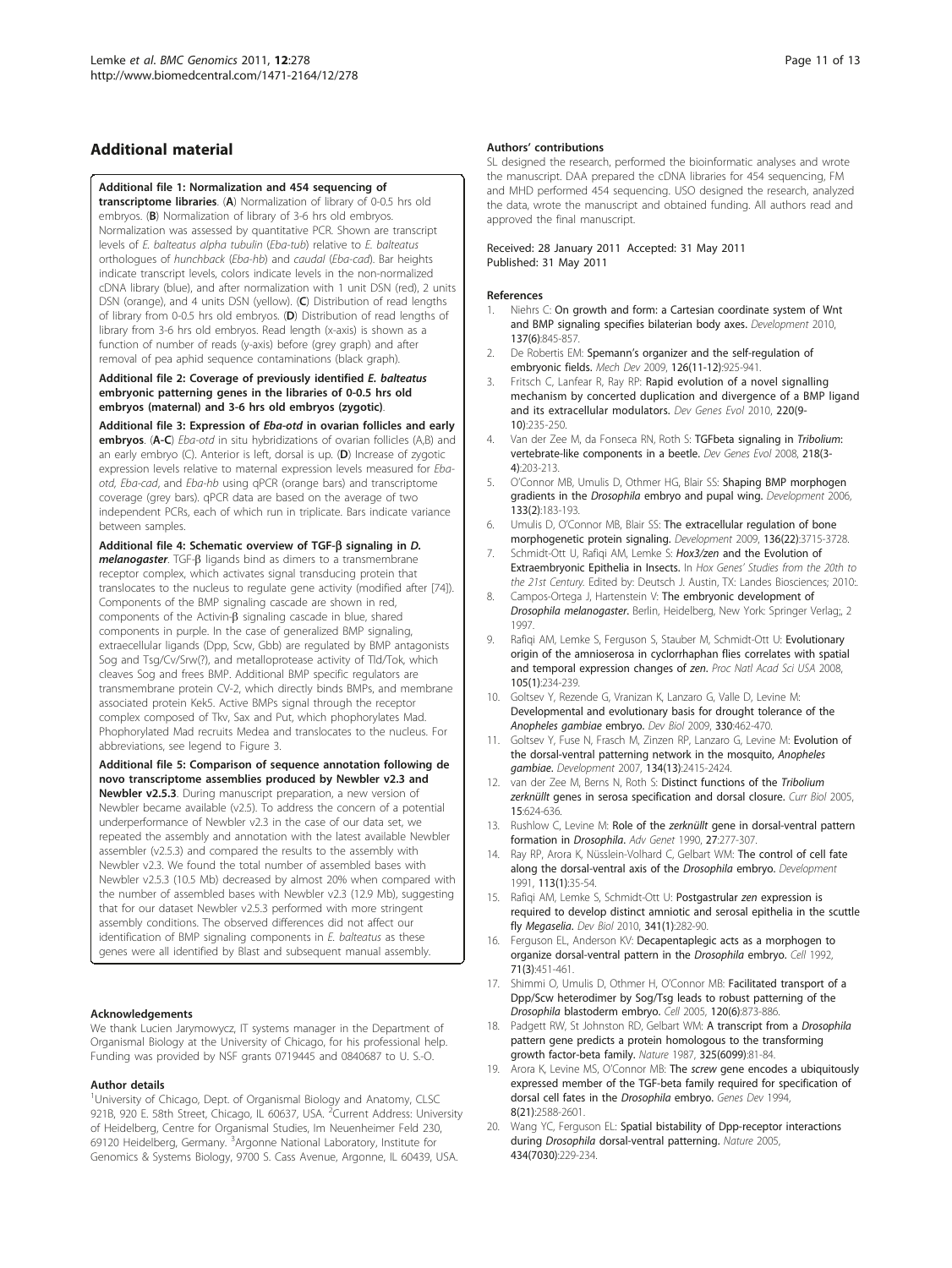- <span id="page-11-0"></span>21. Eldar A, Dorfman R, Weiss D, Ashe H, Shilo BZ, Barkai N: [Robustness of the](http://www.ncbi.nlm.nih.gov/pubmed/12239569?dopt=Abstract) [BMP morphogen gradient in](http://www.ncbi.nlm.nih.gov/pubmed/12239569?dopt=Abstract) Drosophila embryonic patterning. Nature 2002, 419(6904):304-308.
- 22. Decotto E, Ferguson EL: [A positive role for Short gastrulation in](http://www.ncbi.nlm.nih.gov/pubmed/11585808?dopt=Abstract) [modulating BMP signaling during dorsoventral patterning in the](http://www.ncbi.nlm.nih.gov/pubmed/11585808?dopt=Abstract) [Drosophila](http://www.ncbi.nlm.nih.gov/pubmed/11585808?dopt=Abstract) embryo. Development 2001, 128(19):3831-3841.
- 23. Ashe HL, Levine M: [Local inhibition and long-range enhancement of Dpp](http://www.ncbi.nlm.nih.gov/pubmed/10201373?dopt=Abstract) [signal transduction by Sog.](http://www.ncbi.nlm.nih.gov/pubmed/10201373?dopt=Abstract) Nature 1999, 398(6726):427-431.
- 24. Francois V, Solloway M, O'Neill JW, Emery J, Bier E: [Dorsal-ventral](http://www.ncbi.nlm.nih.gov/pubmed/7958919?dopt=Abstract) patterning of the Drosophila [embryo depends on a putative negative](http://www.ncbi.nlm.nih.gov/pubmed/7958919?dopt=Abstract) [growth factor encoded by the short gastrulation gene.](http://www.ncbi.nlm.nih.gov/pubmed/7958919?dopt=Abstract) Genes Dev 1994, 8(21):2602-2616.
- 25. Marqués G, Musacchio M, Shimell MJ, Wünnenberg-Stapleton K, Cho KW, O'Connor MB: [Production of a DPP activity gradient in the early](http://www.ncbi.nlm.nih.gov/pubmed/9363950?dopt=Abstract) Drosophila [embryo through the opposing actions of the SOG and TLD](http://www.ncbi.nlm.nih.gov/pubmed/9363950?dopt=Abstract) [proteins.](http://www.ncbi.nlm.nih.gov/pubmed/9363950?dopt=Abstract) Cell 1997, 91(3):417-426.
- 26. Ferguson EL, Anderson KV: [Localized enhancement and repression of the](http://www.ncbi.nlm.nih.gov/pubmed/1618130?dopt=Abstract) [activity of the TGF-beta family member,](http://www.ncbi.nlm.nih.gov/pubmed/1618130?dopt=Abstract) decapentaplegic, is necessary for [dorsal-ventral pattern formation in the](http://www.ncbi.nlm.nih.gov/pubmed/1618130?dopt=Abstract) Drosophila embryo. Development 1992, 114(3):583-597.
- 27. Shimell MJ, Ferguson EL, Childs SR, O'Connor MB: The [Drosophila](http://www.ncbi.nlm.nih.gov/pubmed/1840509?dopt=Abstract) dorsalventral patterning gene tolloid [is related to human bone morphogenetic](http://www.ncbi.nlm.nih.gov/pubmed/1840509?dopt=Abstract) [protein 1.](http://www.ncbi.nlm.nih.gov/pubmed/1840509?dopt=Abstract) Cell 1991, 67(3):469-481.
- 28. Umulis DM, Serpe M, O'Connor MB, Othmer HG: [Robust, bistable](http://www.ncbi.nlm.nih.gov/pubmed/16864795?dopt=Abstract) [patterning of the dorsal surface of the](http://www.ncbi.nlm.nih.gov/pubmed/16864795?dopt=Abstract) Drosophila embryo. Proc Natl Acad Sci USA 2006, 103(31):11613-11618.
- 29. Wharton KA, Ray RP, Gelbart WM: [An activity gradient of](http://www.ncbi.nlm.nih.gov/pubmed/8330541?dopt=Abstract) decapentaplegic [is necessary for the specification of dorsal pattern elements in the](http://www.ncbi.nlm.nih.gov/pubmed/8330541?dopt=Abstract) [Drosophila](http://www.ncbi.nlm.nih.gov/pubmed/8330541?dopt=Abstract) embryo. Development 1993, 117(2):807-822.
- 30. Pfreundt U, James DP, Tweedie S, Wilson D, Teichmann SA, Adryan B: FlyTF: improved annotation and enhanced functionality of the Drosophila transcription factor database. Nucleic Acids Res 2010, 38:443-447.
- 31. Lemke S, Busch S, Antonopoulos D, Meyer F, Domanus M, Schmidt-Ott U: [Maternal activation of gap genes in the hover fly](http://www.ncbi.nlm.nih.gov/pubmed/20430746?dopt=Abstract) Episyrphus. Development 2010, 137(10):1709-1719.
- 32. Lemke S, Schmidt-Ott U: [Evidence for a composite anterior](http://www.ncbi.nlm.nih.gov/pubmed/19060334?dopt=Abstract) [determinant in the hover fly](http://www.ncbi.nlm.nih.gov/pubmed/19060334?dopt=Abstract) Episyrphus balteatus (Syrphidae), a [cyclorrhaphan fly with an anterodorsal serosa anlage.](http://www.ncbi.nlm.nih.gov/pubmed/19060334?dopt=Abstract) Development 2009, 136:117-127.
- 33. Bullock SL, Stauber M, Prell A, Hughes JR, Ish-Horowicz D, Schmidt-Ott U: [Differential cytoplasmic mRNA localisation adjusts pair-rule transcription](http://www.ncbi.nlm.nih.gov/pubmed/15280214?dopt=Abstract) [factor activity to cytoarchitecture in dipteran evolution.](http://www.ncbi.nlm.nih.gov/pubmed/15280214?dopt=Abstract) Development 2004, 131(17):4251-4261.
- 34. Doctor JS, Jackson PD, Rashka KE, Visalli M, Hoffmann FM: [Sequence,](http://www.ncbi.nlm.nih.gov/pubmed/1601181?dopt=Abstract) [biochemical characterization, and developmental expression of a new](http://www.ncbi.nlm.nih.gov/pubmed/1601181?dopt=Abstract) [member of the TGF-beta superfamily in](http://www.ncbi.nlm.nih.gov/pubmed/1601181?dopt=Abstract) Drosophila melanogaster. Dev Biol 1992, 151(2):491-505.
- 35. Xie T, Finelli AL, Padgett RW: The [Drosophila saxophone](http://www.ncbi.nlm.nih.gov/pubmed/8134837?dopt=Abstract) gene: a serine[threonine kinase receptor of the TGF-beta superfamily.](http://www.ncbi.nlm.nih.gov/pubmed/8134837?dopt=Abstract) Science 1994, 263(5154):1756-1759.
- 36. Brummel TJ, Twombly V, Marqués G, Wrana JL, Newfeld SJ, Attisano L, Massagué J, O'Connor MB, Gelbart WM: [Characterization and relationship](http://www.ncbi.nlm.nih.gov/pubmed/8044839?dopt=Abstract) [of Dpp receptors encoded by the](http://www.ncbi.nlm.nih.gov/pubmed/8044839?dopt=Abstract) saxophone and thick veins genes in [Drosophila](http://www.ncbi.nlm.nih.gov/pubmed/8044839?dopt=Abstract). Cell 1994, 78(2):251-261.
- 37. Nellen D, Affolter M, Basler K: [Receptor serine/threonine kinases](http://www.ncbi.nlm.nih.gov/pubmed/8044837?dopt=Abstract) [implicated in the control of](http://www.ncbi.nlm.nih.gov/pubmed/8044837?dopt=Abstract) Drosophila body pattern by decapentaplegic. Cell 1994, 78(2):225-237.
- 38. Penton A, Chen Y, Staehling-Hampton K, Wrana JL, Attisano L, Szidonya J, Cassill JA, Massagué J, Hoffmann FM: [Identification of two bone](http://www.ncbi.nlm.nih.gov/pubmed/8044838?dopt=Abstract) [morphogenetic protein type I receptors in](http://www.ncbi.nlm.nih.gov/pubmed/8044838?dopt=Abstract) Drosophila and evidence that Brk25D is a [decapentaplegic](http://www.ncbi.nlm.nih.gov/pubmed/8044838?dopt=Abstract) receptor. Cell 1994, 78(2):239-250.
- 39. Letsou A, Arora K, Wrana JL, Simin K, Twombly V, Jamal J, Staehling-Hampton K, Hoffmann FM, Gelbart WM, Massagué J: [Drosophila](http://www.ncbi.nlm.nih.gov/pubmed/7697720?dopt=Abstract) Dpp [signaling is mediated by the punt gene product: a dual ligand-binding](http://www.ncbi.nlm.nih.gov/pubmed/7697720?dopt=Abstract) [type II receptor of the TGF beta receptor family.](http://www.ncbi.nlm.nih.gov/pubmed/7697720?dopt=Abstract) Cell 1995, 80(6):899-908.
- 40. Ruberte E, Marty T, Nellen D, Affolter M, Basler K: [An absolute requirement](http://www.ncbi.nlm.nih.gov/pubmed/7697719?dopt=Abstract) [for both the type II and type I receptors,](http://www.ncbi.nlm.nih.gov/pubmed/7697719?dopt=Abstract) punt and thick veins, for dpp [signaling in vivo.](http://www.ncbi.nlm.nih.gov/pubmed/7697719?dopt=Abstract) Cell 1995, 80(6):889-897.
- 41. Brummel T, Abdollah S, Haerry TE, Shimell MJ, Merriam J, Raftery L, Wrana JL, O'Connor MB: The Drosophila [activin receptor](http://www.ncbi.nlm.nih.gov/pubmed/9887103?dopt=Abstract) baboon signals

through dSmad2 [and controls cell proliferation but not patterning](http://www.ncbi.nlm.nih.gov/pubmed/9887103?dopt=Abstract) [during larval development.](http://www.ncbi.nlm.nih.gov/pubmed/9887103?dopt=Abstract) Genes Dev 1999, 13(1):98-111.

- 42. Aberle H, Haghighi AP, Fetter RD, McCabe BD, Magalhães TR, Goodman CS: wishful thinking [encodes a BMP type II receptor that regulates synaptic](http://www.ncbi.nlm.nih.gov/pubmed/11856529?dopt=Abstract) growth in [Drosophila](http://www.ncbi.nlm.nih.gov/pubmed/11856529?dopt=Abstract). Neuron 2002, 33(4):545-558.
- 43. Marqués G, Bao H, Haerry TE, Shimell MJ, Duchek P, Zhang B, O'Connor MB: The Drosophila [BMP type II receptor Wishful Thinking regulates](http://www.ncbi.nlm.nih.gov/pubmed/11856528?dopt=Abstract) [neuromuscular synapse morphology and function.](http://www.ncbi.nlm.nih.gov/pubmed/11856528?dopt=Abstract) Neuron 2002, 33(4):529-543.
- 44. Sekelsky JJ, Newfeld SJ, Raftery LA, Chartoff EH, Gelbart WM: [Genetic](http://www.ncbi.nlm.nih.gov/pubmed/7768443?dopt=Abstract) [characterization and cloning of](http://www.ncbi.nlm.nih.gov/pubmed/7768443?dopt=Abstract) mothers against dpp, a gene required for [decapentaplegic function in](http://www.ncbi.nlm.nih.gov/pubmed/7768443?dopt=Abstract) Drosophila melanogaster. Genetics 1995, 139(3):1347-1358.
- 45. Wisotzkey RG, Mehra A, Sutherland DJ, Dobens LL, Liu X, Dohrmann C, Attisano L, Raftery LA: Medea is a Drosophila [Smad4 homolog that is](http://www.ncbi.nlm.nih.gov/pubmed/9502724?dopt=Abstract) [differentially required to potentiate DPP responses.](http://www.ncbi.nlm.nih.gov/pubmed/9502724?dopt=Abstract) Development 1998, 125(8):1433-1445.
- 46. Hudson JB, Podos SD, Keith K, Simpson SL, Ferguson EL: The [Drosophila](http://www.ncbi.nlm.nih.gov/pubmed/9502722?dopt=Abstract) Medea [gene is required downstream of](http://www.ncbi.nlm.nih.gov/pubmed/9502722?dopt=Abstract) dpp and encodes a functional [homolog of human Smad4.](http://www.ncbi.nlm.nih.gov/pubmed/9502722?dopt=Abstract) Development 1998, 125(8):1407-1420.
- 47. Das P, Maduzia LL, Wang H, Finelli AL, Cho SH, Smith MM, Padgett RW: The Drosophila gene Medea [demonstrates the requirement for](http://www.ncbi.nlm.nih.gov/pubmed/9502733?dopt=Abstract) [different classes of Smads in](http://www.ncbi.nlm.nih.gov/pubmed/9502733?dopt=Abstract) dpp signaling. Development 1998, 125(8):1519-1528.
- 48. Henderson KD, Andrew DJ: [Identification of a novel](http://www.ncbi.nlm.nih.gov/pubmed/9813169?dopt=Abstract) *Drosophila* SMAD on [the X chromosome.](http://www.ncbi.nlm.nih.gov/pubmed/9813169?dopt=Abstract) Biochem Biophys Res Commun 1998, 252(1):195-201.
- 49. Srinivasan S, Rashka KE, Bier E: [Creation of a Sog morphogen gradient in](http://www.ncbi.nlm.nih.gov/pubmed/11782317?dopt=Abstract) the [Drosophila](http://www.ncbi.nlm.nih.gov/pubmed/11782317?dopt=Abstract) embryo. Dev Cell 2002, 2(1):91-101.
- 50. Serpe M, Ralston A, Blair SS, O'Connor MB: [Matching catalytic activity to](http://www.ncbi.nlm.nih.gov/pubmed/15872004?dopt=Abstract) developmental function: tolloid[-related processes Sog in order to help](http://www.ncbi.nlm.nih.gov/pubmed/15872004?dopt=Abstract) [specify the posterior crossvein in the](http://www.ncbi.nlm.nih.gov/pubmed/15872004?dopt=Abstract) Drosophila wing. Development 2005, 132(11):2645-2656.
- 51. Mason ED, Konrad KD, Webb CD, Marsh JL: [Dorsal midline fate in](http://www.ncbi.nlm.nih.gov/pubmed/7958834?dopt=Abstract) Drosophila embryos requires twisted gastrulation[, a gene encoding a](http://www.ncbi.nlm.nih.gov/pubmed/7958834?dopt=Abstract) [secreted protein related to human connective tissue growth factor.](http://www.ncbi.nlm.nih.gov/pubmed/7958834?dopt=Abstract) Genes Dev 1994, 8(13):1489-1501.
- 52. Ross JJ, Shimmi O, Vilmos P, Petryk A, Kim H, Gaudenz K, Hermanson S, Ekker SC, O'Connor MB, Marsh JL: [Twisted gastrulation is a conserved](http://www.ncbi.nlm.nih.gov/pubmed/11260716?dopt=Abstract) [extracellular BMP antagonist.](http://www.ncbi.nlm.nih.gov/pubmed/11260716?dopt=Abstract) Nature 2001, 410(6827):479-483
- 53. Shimmi O, Ralston A, Blair SS, O'Connor MB: The [crossveinless](http://www.ncbi.nlm.nih.gov/pubmed/15936330?dopt=Abstract) gene [encodes a new member of the Twisted gastrulation family of BMP](http://www.ncbi.nlm.nih.gov/pubmed/15936330?dopt=Abstract)[binding proteins which, with Short gastrulation, promotes BMP](http://www.ncbi.nlm.nih.gov/pubmed/15936330?dopt=Abstract) [signaling in the crossveins of the Drosophila wing.](http://www.ncbi.nlm.nih.gov/pubmed/15936330?dopt=Abstract) Dev Biol 2005, 282(1):70-83.
- 54. Vilmos P, Sousa-Neves R, Lukacsovich T, Marsh JL: [crossveinless](http://www.ncbi.nlm.nih.gov/pubmed/15711536?dopt=Abstract) defines a [new family of Twisted-gastrulation-like modulators of bone](http://www.ncbi.nlm.nih.gov/pubmed/15711536?dopt=Abstract) [morphogenetic protein signalling.](http://www.ncbi.nlm.nih.gov/pubmed/15711536?dopt=Abstract) EMBO Rep 2005, 6(3):262-267.
- 55. Bonds M, Sands J, Poulson W, Harvey C, Von Ohlen T: [Genetic screen for](http://www.ncbi.nlm.nih.gov/pubmed/17969149?dopt=Abstract) [regulators of ind expression identifies](http://www.ncbi.nlm.nih.gov/pubmed/17969149?dopt=Abstract) shrew as encoding a novel [twisted gastrulation-like protein involved in Dpp signaling.](http://www.ncbi.nlm.nih.gov/pubmed/17969149?dopt=Abstract) Dev Dyn 2007, 236(12):3524-3531.
- 56. Serpe M, Umulis D, Ralston A, Chen J, Olson DJ, Avanesov A, Othmer H, O'Connor MB, Blair SS: [The BMP-binding protein Crossveinless 2 is a](http://www.ncbi.nlm.nih.gov/pubmed/18539121?dopt=Abstract) [short-range, concentration-dependent, biphasic modulator of BMP](http://www.ncbi.nlm.nih.gov/pubmed/18539121?dopt=Abstract) [signaling in Drosophila.](http://www.ncbi.nlm.nih.gov/pubmed/18539121?dopt=Abstract) Dev Cell 2008, 14(6):940-953.
- 57. Conley CA, Silburn R, Singer MA, Ralston A, Rohwer-Nutter D, Olson DJ, Gelbart W, Blair SS: [Crossveinless 2 contains cysteine-rich domains and is](http://www.ncbi.nlm.nih.gov/pubmed/10952893?dopt=Abstract) [required for high levels of BMP-like activity during the formation of the](http://www.ncbi.nlm.nih.gov/pubmed/10952893?dopt=Abstract) [cross veins in](http://www.ncbi.nlm.nih.gov/pubmed/10952893?dopt=Abstract) Drosophila. Development 2000, 127(18):3947-3959.
- 58. Evans TA, Haridas H, Duffy JB: [Kekkon5 is an extracellular regulator of](http://www.ncbi.nlm.nih.gov/pubmed/19013143?dopt=Abstract) [BMP signaling.](http://www.ncbi.nlm.nih.gov/pubmed/19013143?dopt=Abstract) Dev Biol 2009, 326(1):36-46.
- 59. Vuilleumier R, Springhorn A, Patterson L, Koidl S, Hammerschmidt M, Affolter M, Pyrowolakis G: [Control of Dpp morphogen signalling by a](http://www.ncbi.nlm.nih.gov/pubmed/20453847?dopt=Abstract) [secreted feedback regulator.](http://www.ncbi.nlm.nih.gov/pubmed/20453847?dopt=Abstract) Nat Cell Biol 2010, 12(6):611-617.
- Szuperák M, Salah S, Meyer EJ, Nagarajan U, Ikmi A, Gibson MC: [Feedback](http://www.ncbi.nlm.nih.gov/pubmed/21266407?dopt=Abstract) regulation of Drosophila [BMP signaling by the novel extracellular protein](http://www.ncbi.nlm.nih.gov/pubmed/21266407?dopt=Abstract) [Larval Translucida.](http://www.ncbi.nlm.nih.gov/pubmed/21266407?dopt=Abstract) Development 2011, 138(4):715-724.
- 61. Chen H, Shi S, Acosta L, Li W, Lu J, Bao S, Chen Z, Yang Z, Schneider MD, Chien KR, et al: [BMP10 is essential for maintaining cardiac growth during](http://www.ncbi.nlm.nih.gov/pubmed/15073151?dopt=Abstract) [murine cardiogenesis.](http://www.ncbi.nlm.nih.gov/pubmed/15073151?dopt=Abstract) Development 2004, 131(9):2219-2231.